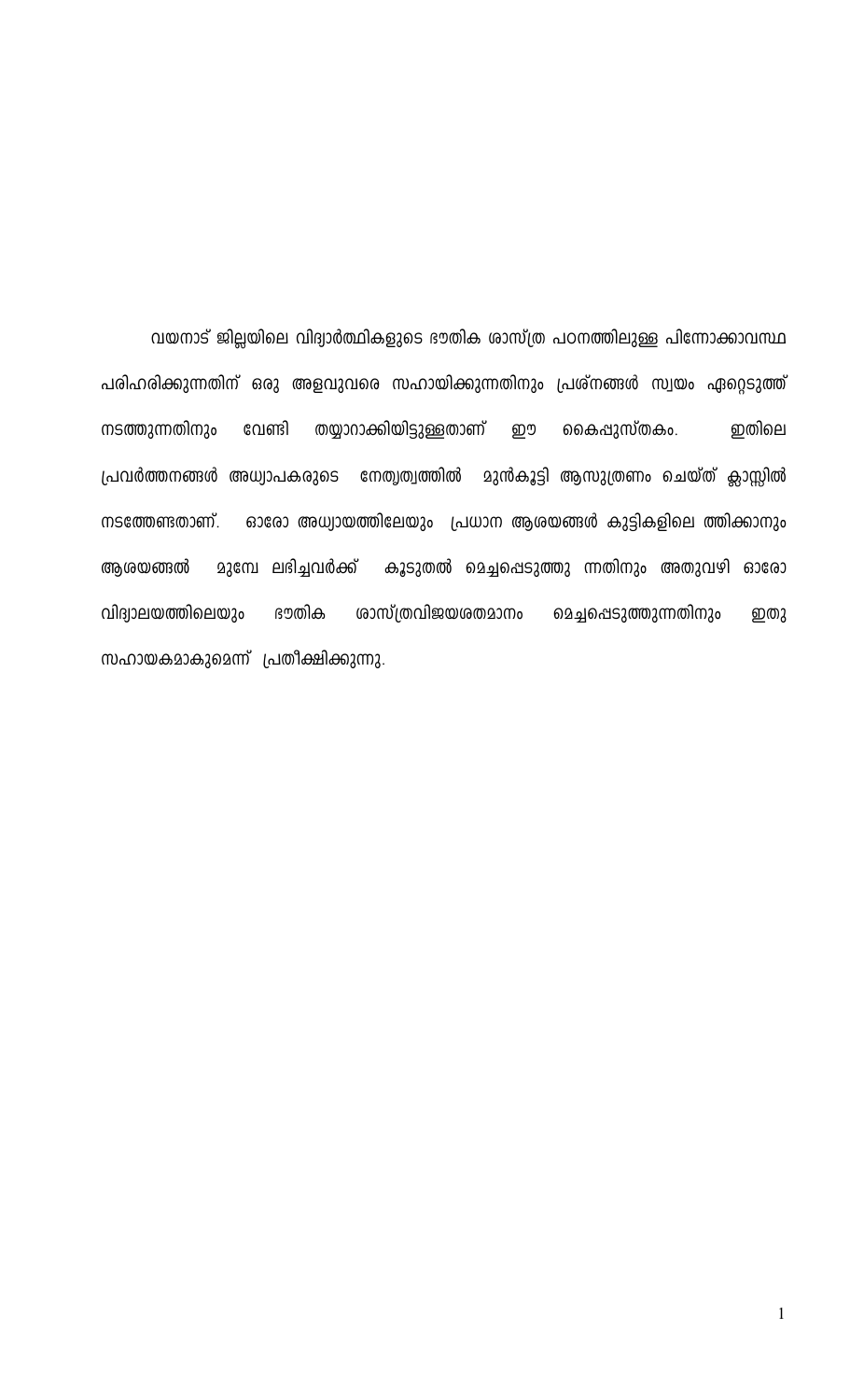#### I താപം

#### പ്രവർത്തനം- $\mathbf 1$

 $2\mathrm{Kg}$  മാസുള്ള ഒരു ഉരുകിയ പദാർത്ഥം പരീക്ഷണശാലയിൽ തണുഷിച്ചപ്പോൾ ലഭിച്ച വിവരങ്ങളെ അടിസ്ഥാനമാക്കി വരച്ച ഗ്രാഫാണ് ചുവടെ കൊടുത്തിരിക്കുന്നത്. ഗ്രാഫ് നിരീക്ഷിച്ച് താഴെ കൊടുത്തിരിക്കുന്ന ചോദ്യങ്ങൾക്ക് ഉത്തരം എഴുതുക.



- തണുക്കാൻ ആരംഭിക്കുമ്പോൾ താപനില എത്ര ? a)
- $b)$  $\rm A$   $\rm 23$ തൽ  $\rm~B$  വരെ പദാർത്ഥത്തിന്റെ അവസ്ഥ എന്താണ് ?
- $c)$  $\rm A$   $\rm 23$ തൽ  $\rm~B$  വരെ താപം സ്വീകരിക്കുകയാണോ ? പുറം തള്ളുകയാണോ ?
- $\mathbf{d}$  $\rm{B}$  യിലെ താപനില എത്ര ?  $C$  യിലെ താപനില എത്ര $\cdot$
- $e)$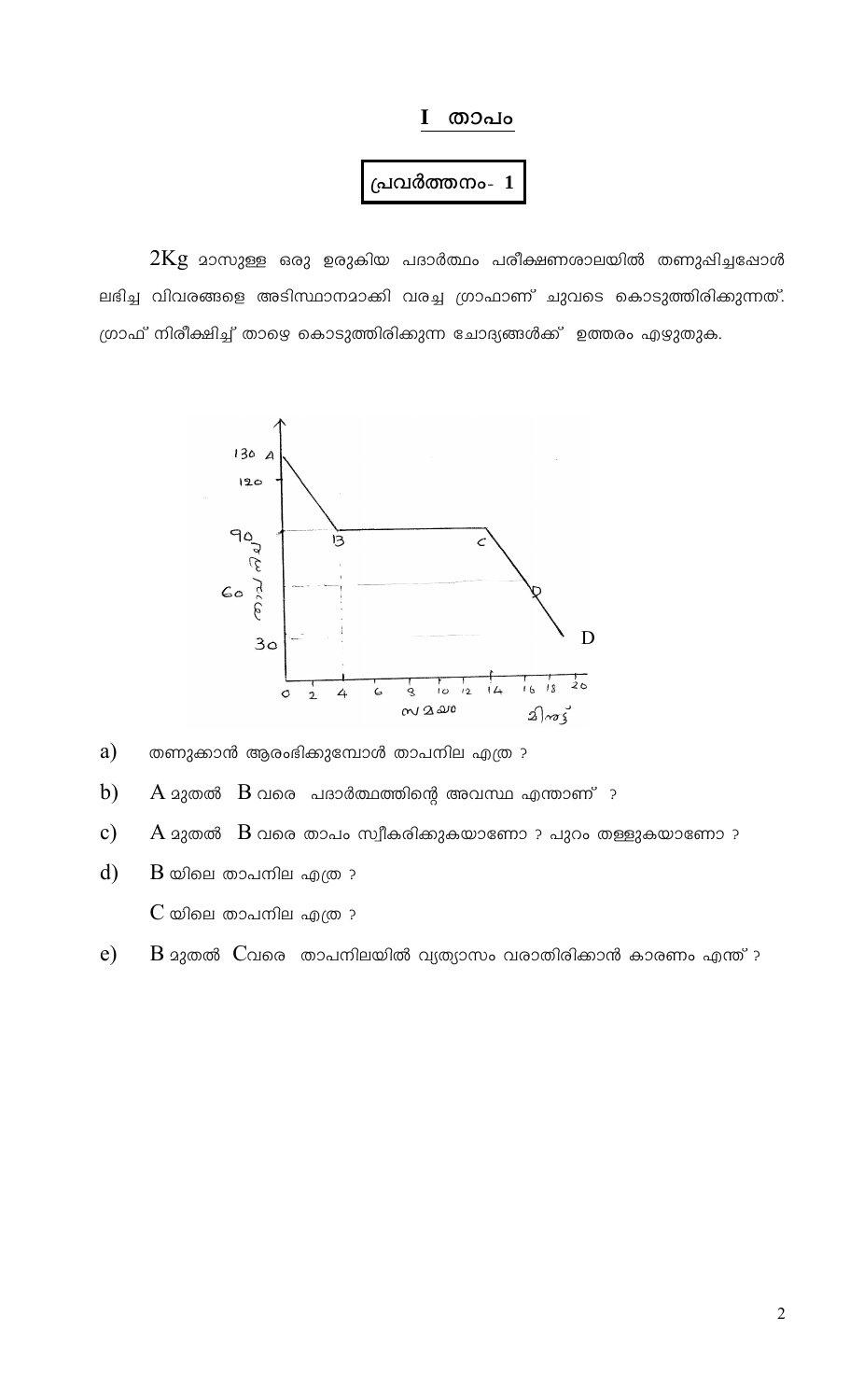- f) (ഖരം, ഖരവും ദ്രാവകവും, ദ്രാവകം)
- $g)$  $\,$  യിൽ പദാർത്ഥത്തിന്റെ അവസ്ഥ എന്താണ് ?
- $h)$  $\overline{\mathrm{BC}}$  യിലെ താപനിലക്ക് പറയുന്ന പ്രത്യേക പേര് ?

 $($  ടീച്ചർക്ക് - ഖരണാങ്കം  $)$ 

- $\ddot{1}$  $\overline{\mathrm{D}}$  യിലെ താപനില എത്ര ?
- $i)$ ലാബോറട്ടറിയിലെ താപനില എത്ര ?
- $\bf k)$ ഗ്രാഫിലെ  $\rm{A} \; \rm{B}$  പുറംതള്ളുന്ന താപം കണക്കാക്കാൻ എന്തെല്ലാംവിവരങ്ങൾ അറിയണം ?
- $\mathbf{D}$ സൂത്രവാക്യം എഴുതാമോ ?
- $m)$ അറിയണം ?
- $\mathbf{n}$ ) സൂത്രവാക്യം എഴുതാമോ ?

## പ്രവർത്തനം- 2

ഒരു വാച്ച് ഗ്ലാസിൽ  $10\scriptstyle\rm ($ ഗാം കർഷൂരവും, മറ്റൊരു ഗ്ലാസ്സിൽ  $10$ (ທວ $\circ$ ഐസുകട്ടയും എടുത്ത് സാവധാനം [കുറഞ്ഞ താപനിലയിൽ]ചൂടാക്കുന്നു. പ്രവർത്തനം നിരീക്ഷിക്കുക.

- a) കർപ്പൂരം കുറഞ്ഞ താപനിലയിൽ ചൂടാക്കിയപ്പോൾ കണ്ട മാറ്റം എന്ത് ?
- b) കർഷൂരത്തിനുണ്ടായ മാറ്റത്തിന് പറയുന്ന പേര് ?
- $\mathbf{c})$ ഇത്തരം പ്രതിഭാസം കാണിക്കുന്ന പദാർത്ഥങ്ങളുടെ പേര് പറയാമോ ?
- $10$ gm ഐസ്കട്ട മുഴുവനും ഉരുകി  $0^0$ Cയിലെ ജലമാകാൻ എത്രതാപം  $\mathbf{d}$ വേണം?

[Lf= $335x10^3$  J/Kg]

## പ്രവർത്തനം- 3

താഴെ പറയുന്ന പ്രസ്താവനകളെ ബാഷ്പീകരണം, തിളയ്ക്കൽ എന്നിങ്ങനെ തരം തിരിക്കുക.

- a) ഉപരിതലത്തിൽ മാത്രം നടക്കുന്നു.
- b) വേഗത്തിൽ നടക്കുന്നു.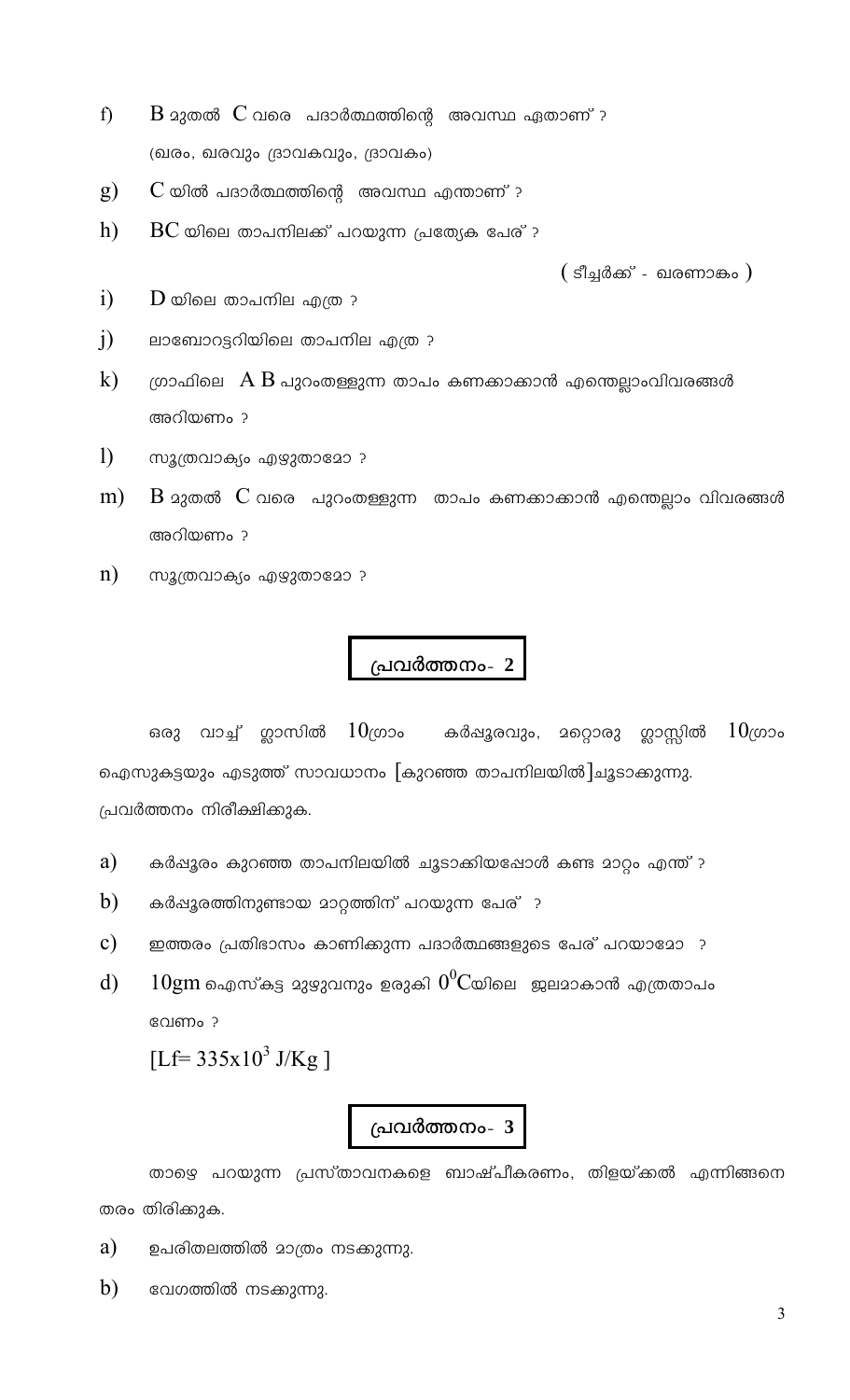- $c)$ തണുഷുണ്ടാകുന്നു.
- d) ബാഹ്യ ഊർജ്ജം ആവശ്യമാണ്.
- e) എല്ലാ താപനിലയിലും നടക്കുന്നു.

- $1)$ സാധാരണ അന്തരീക്ഷമർദ്ദത്തിൽ ജലത്തിന്റെ താപനില എത്ര ?
- $2)$ ജലത്തിന്റെ തിളിനില വർദ്ധിഷിക്കാനുള്ള മാർഗ്ഗം നിർദ്ദേശിക്കാമോ ?
- $3)$ ഈ തത്വം പ്രയോജനഷെടുത്തിയ ഒരു ഉപകരണത്തിന്റെ പേര് നിർദ്ദേശിക്കുക.
- 4) ഉയർന്ന പ്രദേശങ്ങളിൽ തുറന്ന പാത്രത്തിൽ ആഹാരം പാകം ചെയ്യുക പ്രയാസമാണ്. എന്തുകൊണ്ട് ?

# പ്രവർത്തനം- 5

വയനാട് പോലുള്ള ഉയർന്ന പ്രദേശങ്ങളിൽ രാവിലെയും, വൈകുന്നേരവും അന്തരീക്ഷ താപനില കുറയുമ്പോൾ, മഞ്ഞ് നിറഞ്ഞു നിൽക്കുന്നതായി കാണുന്നു.

- a) എന്തായിരിക്കും ഇതിന് കാരണം ?
- b) ആപേക്ഷിക ആർദ്രത എന്നത്കൊണ്ട് ഉദ്ദേശിക്കുന്നതെന്ത് ?
- $\mathbf{c})$ ആപേക്ഷിക ആർദ്രത പ്രയോജനപ്പെടുത്തുന്ന ഒരു സന്ദർഭം എഴുതുക.

# പ്രവർത്തനം-  $6$

ഒരു ഗ്ലാസ്സ് ബീക്കറിൽ  $2\mathrm{kg}$  തണുത്തജലവും, മറ്റൊന്നിൽ  $2\mathrm{kg}$  ചൂടുജലവും എടുത്ത് തെർമോമീറ്റർ ഉപയോഗിച്ച് അവയുടെ താപനില കണ്ടെത്തി. അവ കൂട്ടിയോജിപ്പിച്ച് ഇളക്കി പരിണിത താപനിലയും അളന്നു. വിവരണങ്ങൾ ചുവടെ കൊടുക്കുന്നു.

| ஐப்       | മാസ് ( $Kg$ ) | ആദ്യ<br>താപനില $0^0{\rm C}$ | പരിണിത<br>$^{\shortmid}$ താപനില $0^{0}\mathrm{C}^{-}$ | താപനിലയി<br>ലെ വ്യത്യാസം |  |
|-----------|---------------|-----------------------------|-------------------------------------------------------|--------------------------|--|
| തണുത്തത്  |               | $30^{\circ}$ C              | $50^{\circ}$ C                                        | --                       |  |
| ചൂടുള്ളത് |               | $70^{\circ}$ C              | $50^{\circ}$ C                                        |                          |  |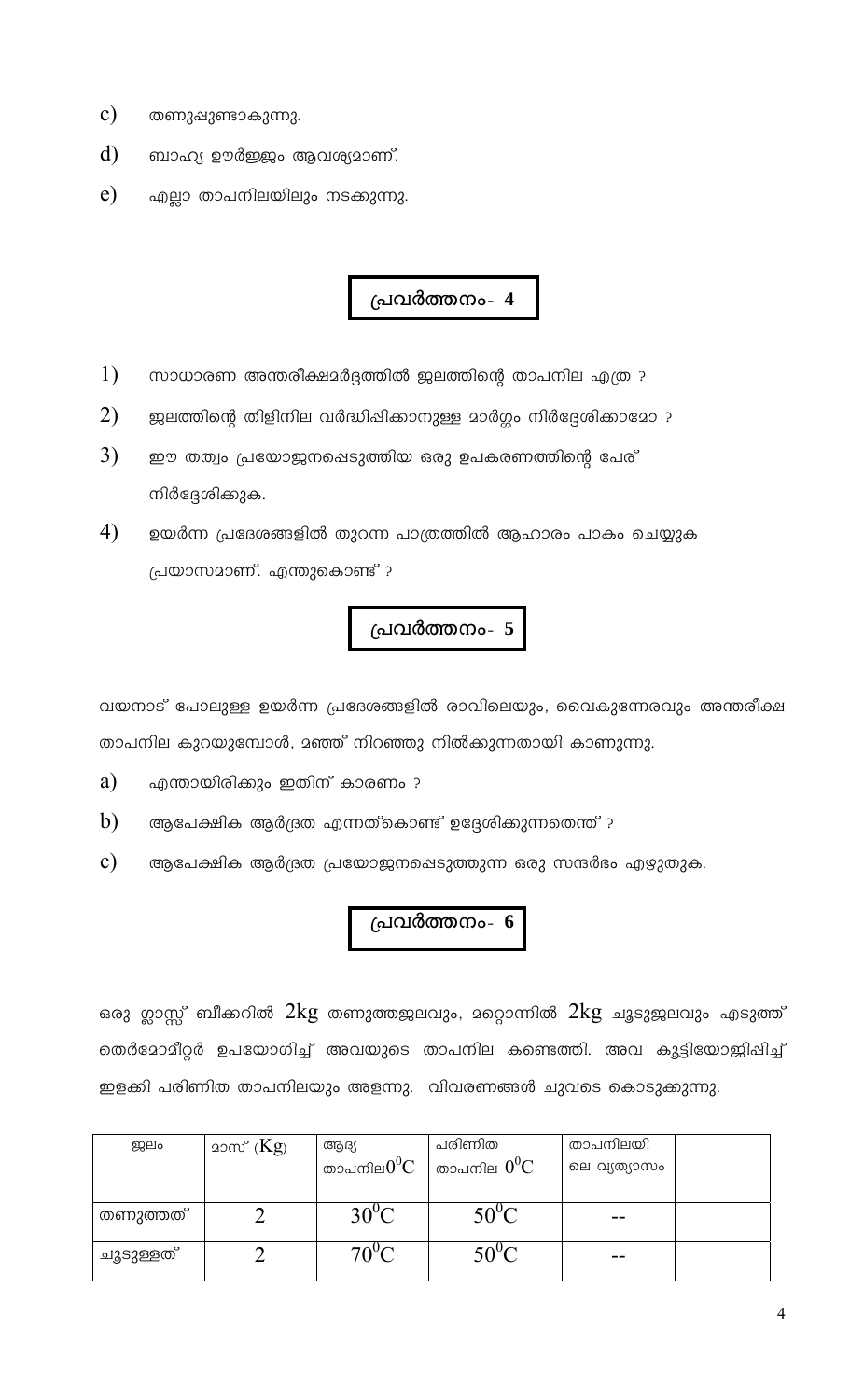(ജലത്തിന്റെ വിശിഷ്ട താപധാരിത )  $\rm 14200\ J/kg^0C$ 

- a) പട്ടിക പൂർത്തിയാക്കുക  $\lceil$ സമവാക്യം ഉപയോഗിച്ച് കണക്കാക്കണം.  $\rceil$
- b) ലഭിച്ച താപവും നഷ്ടപ്പെട്ട താപവും തമ്മിലുള്ള ബന്ധം എന്ത് ?
- $\mathbf{c})$ ഇതിൽ നിങ്ങൾ എത്തിച്ചേർന്ന ശാസ്ത്രതത്വം എന്താണ് ?

### പ്രവർത്തനം- 7

- a) ജലത്തിന്റെ ഉയർന്ന വിശിഷ്ടതാപധാരിത .
- $b)$ ഐസിന്റെ ഉയർന്ന ദ്രവീകരണലീനതാപം.
- $\mathbf{c})$ ജലത്തിന്റെ ഉയർന്ന ബാഷ്പീകരണ ലീനതാപം. ഇവ പ്രയോജനപ്പെടുത്തിയ 2 വീതം സന്ദർഭങ്ങൾ കണ്ടെത്തുക.

#### പ്രവർത്തനം- 8

- a) സാന്ദ്രീകരണവും,ബാഷ്പീകരണവും പ്രയോജനപ്പെടുത്തിയിരിക്കുന്ന ഉപകരണം ഏത് ?
- $b)$ ഇതിൽ ഏത് പദാർത്ഥത്തിനാണ് സാന്ദ്രീകരണവും,ബാഷ്പീകരണവും നടക്കുന്നത്?
- $\mathbf{c})$ ഈ പദാർത്ഥം ഉപയോഗിക്കുന്നത്കൊണ്ട് എന്തെങ്കിലും പാരിസ്ഥിതിക പ്രശ്നങ്ങൾ ഉണ്ടോ ?
- $\mathbf{d}$ ഈ ഉപകരണത്തിൽ സാന്ദ്രീകരണം മൂലമുണ്ടാകുന്ന താപം പുറംതള്ളാൻ എന്തു സംവിധാനമാണുള്ളത്.

#### II വൈദ്യുതിയുടെ താപ, പ്രകാശ ഫലങ്ങൾ

# പ്രവർത്തനം- 1

 $4\Omega$  എന്നീ പ്രതിരോധകങ്ങളെ  $6\mathrm{V}$  ബാറ്ററിയുമായി ശ്രേണിരീതിയിൽ 2 Q, ബന്ധിഷിക്കുക

- a) സർക്കീട്ട് ഡയഗ്രം വരയ്ക്കുക ?
- b) സഫല പ്രതിരോധം എത്ര ?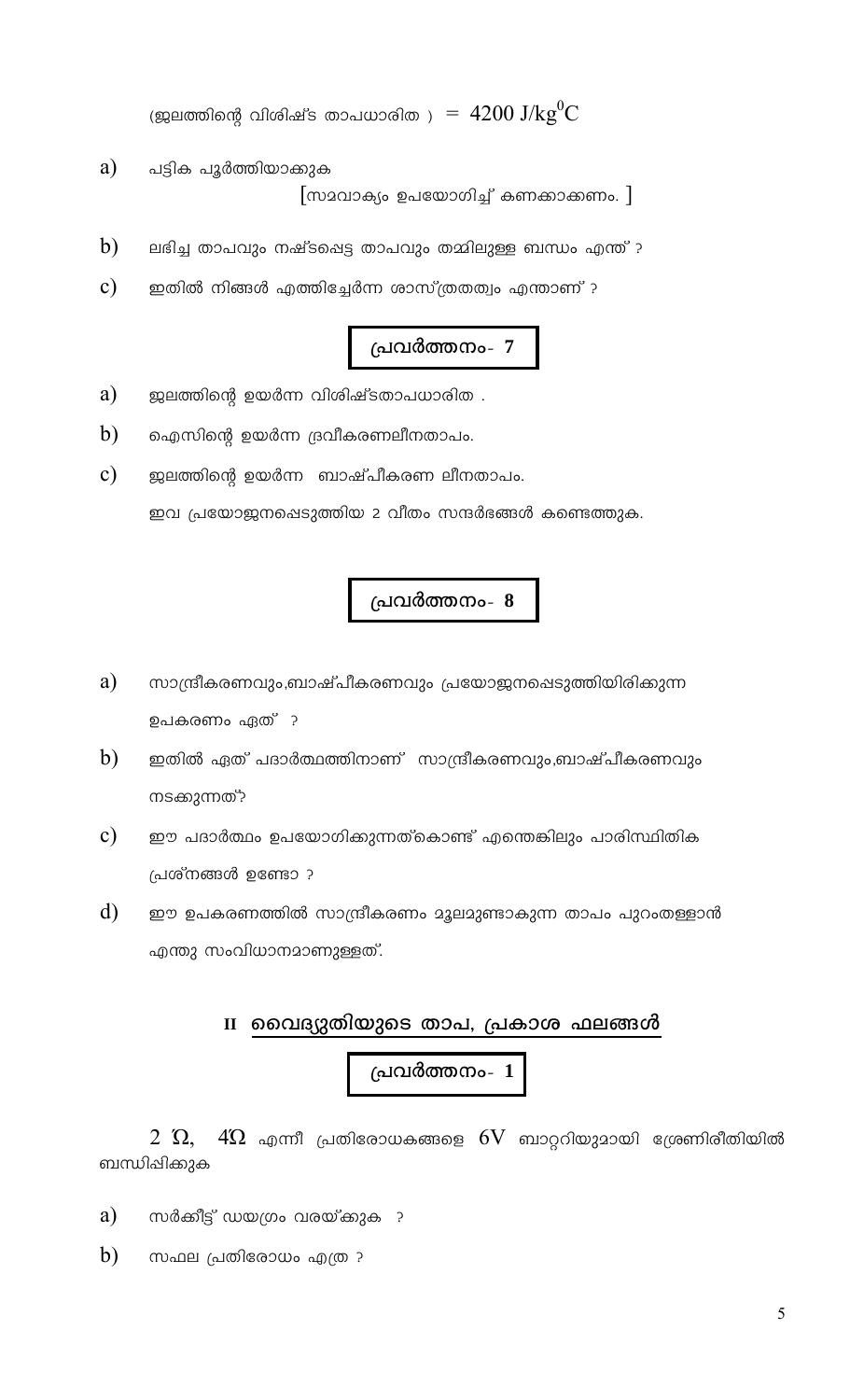- $\mathbf{c})$ ഈ സർക്കീട്ടിൽ കൂടിയുള്ള വൈദ്യുതപ്രവാഹതീവ്രത  $(\mathrm{I})$  എത്ര ?
- $\mathbf{d}$ ഇതേ പ്രതിരോധകങ്ങളെ സമാന്തര രീതിയിൽ ബന്ധിഷിക്കുന്ന സർക്കീട്ട് ഡയഗ്രം വരയ്ക്കുക.
- $e)$ സഫല പ്രതിരോധം കണക്കാക്കുക ?
- $\mathbf{f}$ ഏത് ക്രമീകരണത്തിലാണ് സഫലപ്രതിരോധം കൂടുതൽ ?
- $g)$ ഏത് ക്രമീകരണത്തിലാണ് സഫലപ്രതിരോധം കുറവ് ?
- h) ഗൃഹവൈദ്യുതീകരണത്തിന് ഏത് രീതിയാണ് അഭികാമ്യം ?
- $i)$ ശ്രേണീ രീതിയിൽ ഫട്ടിഷിച്ച സർക്കീട്ടിൽ 5 മിനിട്ട് നേരം വൈദ്യുതി പ്രവഹിച്ചപ്പോഴുള്ള താപം എത്രയായിരിക്കും ?



നിക്രോം കമ്പി ചെമ്പുകമ്പി ഫ്യൂസ് വയർ, അലൂമിനിയം കമ്പി, ടങ്സ്റ്റൺ

മുകളിൽ കൊടുത്തിരിക്കുന്ന ചാലകങ്ങളിൽ

- a) ഇസ്തിരിഷെട്ടിയുടെ കോയിലായി ഉപയോഗിക്കാൻ അനുയോജ്യമായത് ഏത് ? എന്തുകൊണ്ട് ?
- $b)$ ഫിലമെന്റ് ലാമ്പിന്റെ ഫിലമെന്റായി ഉപയോഗിക്കാൻ അനുയോജ്യമായത് ഏത് ? എന്തുകൊണ്ട് ?
- $\mathbf{c})$ ഫ്യൂസ് വായറിനുണ്ടാകേണ്ട സവിശേഷതകൾ ഏതൊക്കെയാണ്. ഇതിലടങ്ങി യിരിക്കുന്ന ഘടക പദാർത്ഥങ്ങൾ ഏത് ?

# പവർത്തനം-  $3$



സുചന : ആവശ്യമായ സാധനങ്ങൾ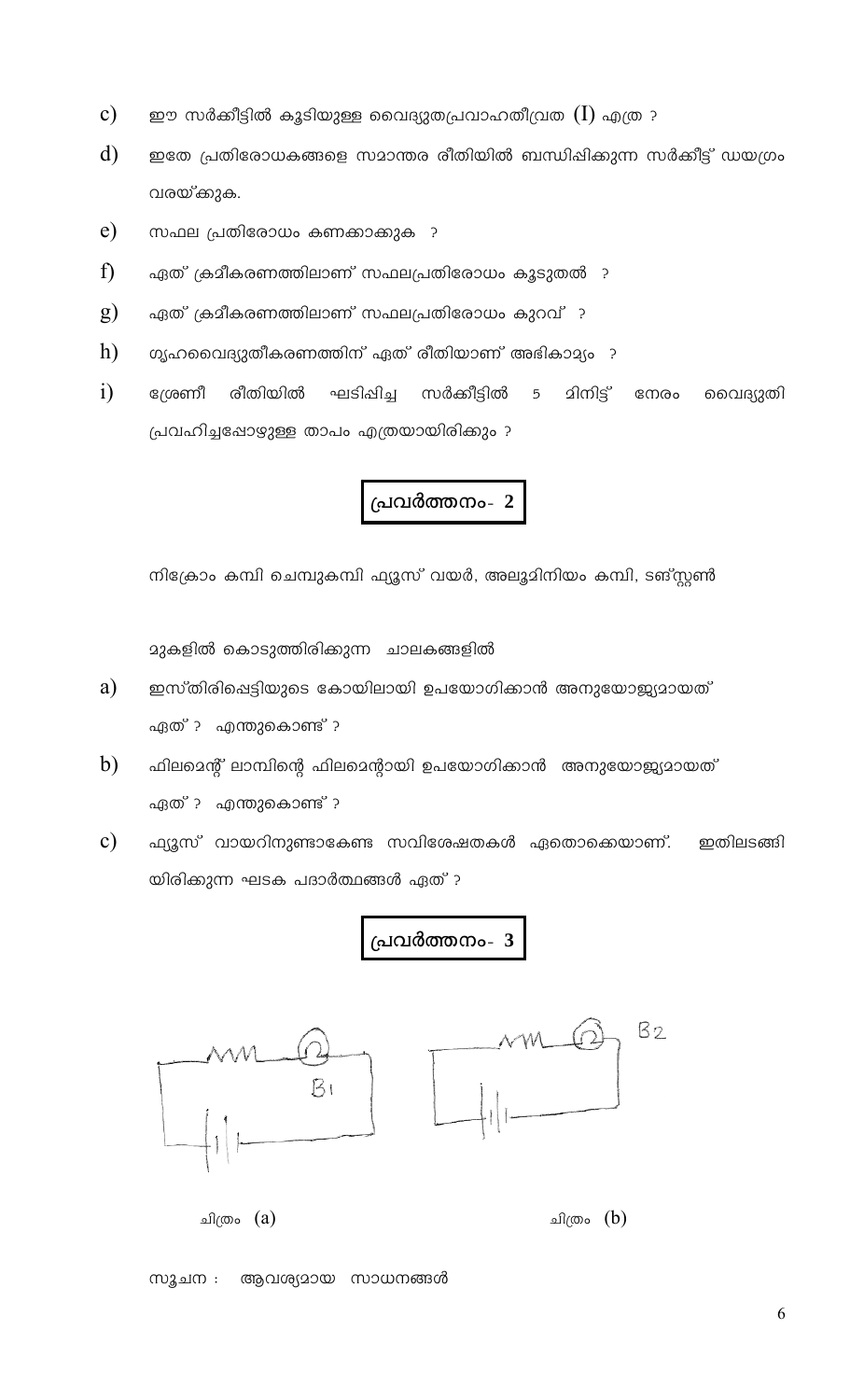$20$ സെ. മീ. നീളമുള്ള നിക്രോം കമ്പി, അതേ വണ്ണവും നീളവും ഉള്ള  ${\rm Al}$  $6\mathrm{V}$  ബാറ്ററി,  $6\mathrm{V}$  ടോർച്ച് ബൾബ് , കണക്ടിംഗ് വയർ, സ്വിച്ച് . കമ്പി,

#### a) പ്രവർത്തനം ചെയ്ത് നിരീക്ഷിച്ച്

 $B1$ ,  $B2$  എന്നീ ബൾബുകളുടെ പ്രകാശതീവ്രത താരതമ്യം ചെയ്യുക. ഏത് സർക്കീട്ടിലെ ബൾബിനാണ് പ്രകാശതീവ്രത കുറവ് എന്തുകൊണ്ട് ?

- b) നിക്രോം കമ്പി പ്രയോജനപ്പെടുത്തിയിരിക്കുന്ന 4 ഉപകരണങ്ങൾ കണ്ടെ ത്തുക.
- $\mathbf{c})$ നിക്രോംകമ്പി ഫിലമെന്റ് ലാമ്പിലെ ഫിലമെന്റായി ഉപയോഗിക്കാറില്ല. കാരണ മെന്ത് ?
- $\rm d)$ നിക്രോംകമ്പിക്ക്  $2\Omega$  പ്രതിരോധം ഉണ്ടെങ്കിൽ സർക്കീട്ടിലെ വൈദ്യുത പ്രവാഹ തീവ്രത എത്ര ?

പ്രവർത്തനം- 4

ഹൈഡ്രജൻ ഡിസ്ചാർഇജ് ലാമ്പിൽ നടക്കുന്ന പ്രവർത്തനം പൂർത്തീകരിക്കുക. a)



 $b)$ ഡിസ്ചാർഇജ് ലാമ്പിൽ മഞ്ഞപ്രകാശം ലഭിക്കണമെങ്കിൽ എന്തുമാറ്റം വരുത്തണം ?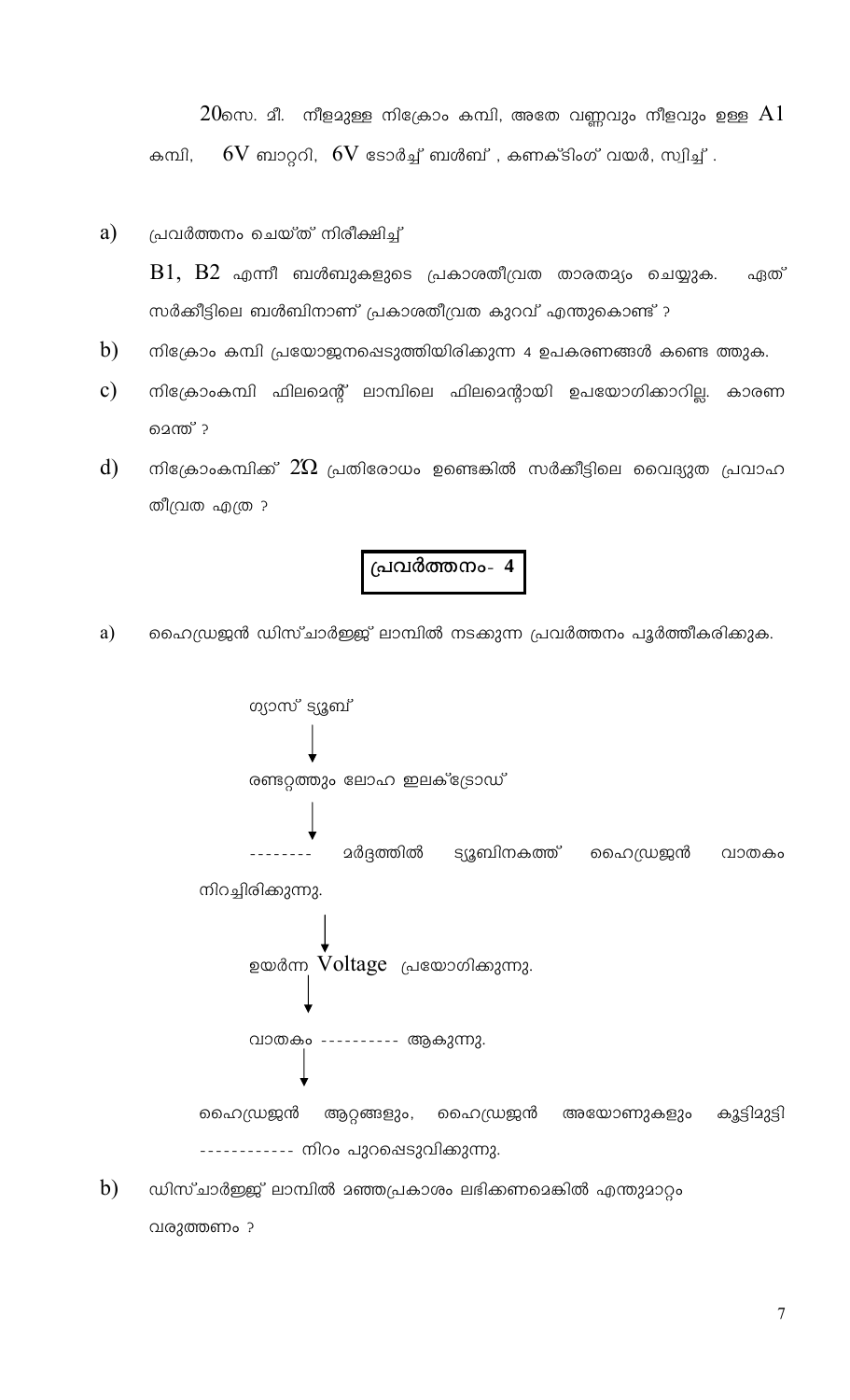ഒരു വലിയ മുറിയിൽ രണ്ട്  $\rm\,60W$  ഫിലമെന്റ്ലാമ്പിന് പകരം  $\rm 40W$ ന്റെ ഒരു ഫ്ളൂറസെന്റ് ലാമ്പ് ഉപയോഗിച്ചപ്പോൾ അതേ പ്രകാശം ലഭിച്ചു. താഴെ കൊടുത്തി രിക്കുന്ന പട്ടിക പൂർത്തീകരിച്ച് ചോദ്യങ്ങൾക്ക് ഉത്തരം കണ്ടെത്തുക.

| ഉപകരണം             | എണ്ണം | പവർ | സമയം       | ചെലവഴിക്കുന്ന |
|--------------------|-------|-----|------------|---------------|
|                    |       |     |            | ഊർജ്ജം        |
| ഫിലമെന്റ്          |       | 60W | 5 മണിക്കൂർ | --            |
| ഫ്ളൂറസെന്റ് ലാമ്പ് |       | 40W | 5 മണിക്കൂർ |               |

 $($  ഈ പ്രവർത്തനത്തിന് സൂത്രവാക്യം ഉപയോഗിച്ച് വേണം ഉത്തരം കണ്ടെത്തേണ്ടത്)

- വൈദ്യുതോർഇജത്തിന്റെ വ്യാവസായിക യൂണിറ്റേത് ?
- വൈദ്യുതോർഇജത്തിന്റെ അളവ് നേരിട്ട് കണക്കാക്കുന്നതിനുള്ള ഉപകരണം ഏത് ?
- ഒരു  $1\mathrm{KW}$  പവറുള്ള ഹീറ്ററിൽവെച്ച്  $25^0\mathrm{C}$  ൽ ഉള്ള  $2\mathrm{kg}$  വെളിച്ചെണ്ണയുടെ  $105^0\mathrm{C}$ യിലേക്ക് ഉയർത്താൻ 5മിനുട്ട് സമയംവേണ്ടിവന്നുവെങ്കിൽ താപനില വെളിച്ചെണ്ണയുടെ വിശിഷ്ട താപധാരിത എത്ര ?

സൂചന [  $mc\theta$  =  $Pt$ ]

#### $III.$  മൈദ്യുത കാന്തിക പ്രേരണം

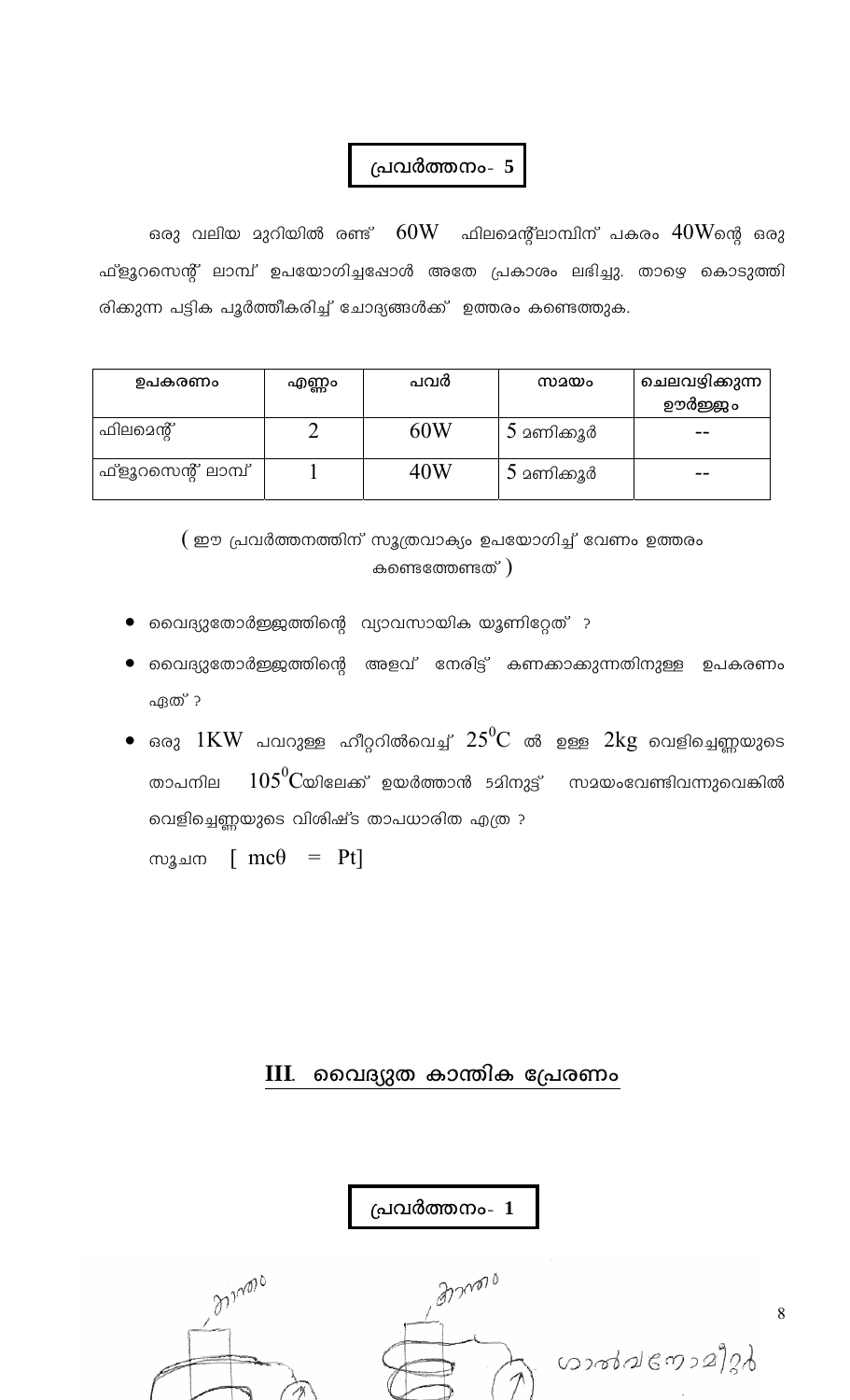ഒരേ ശക്തിയുള്ള കാന്തങ്ങൾ ഉപയോഗിച്ച് കമ്പിച്ചുറ്റിനകത്ത്കൂടി ഒരേ വേഗതയിൽ കാന്തത്തെ ചലിഷിക്കുന്നു.കമ്പിച്ചുറ്റിന്റെ അഗ്രങ്ങളെ ഗാൽവനോമീറ്ററുമായി ബന്ധിഷി ക്കുന്നു.

- ഏത് പ്രവർത്തനത്തിലെ ഗാൽവനോമീറ്റർ സൂചിയാണ് കൂടുതൽ  $a)$ വിഭ്രംശിക്കുക?
- പ്രേരിത  $\emph{EMF}$  കൂടുതൽ ഉണ്ടാകുന്നത് ഏത് പ്രവർത്തനത്തിലാണ് ?  $b)$
- $c)$ പ്രേരിത  $EMF$  വർദ്ധിഷിക്കാൻ 2 മാർഗ്ഗങ്ങൾ നിർദ്ദേശിക്കുക.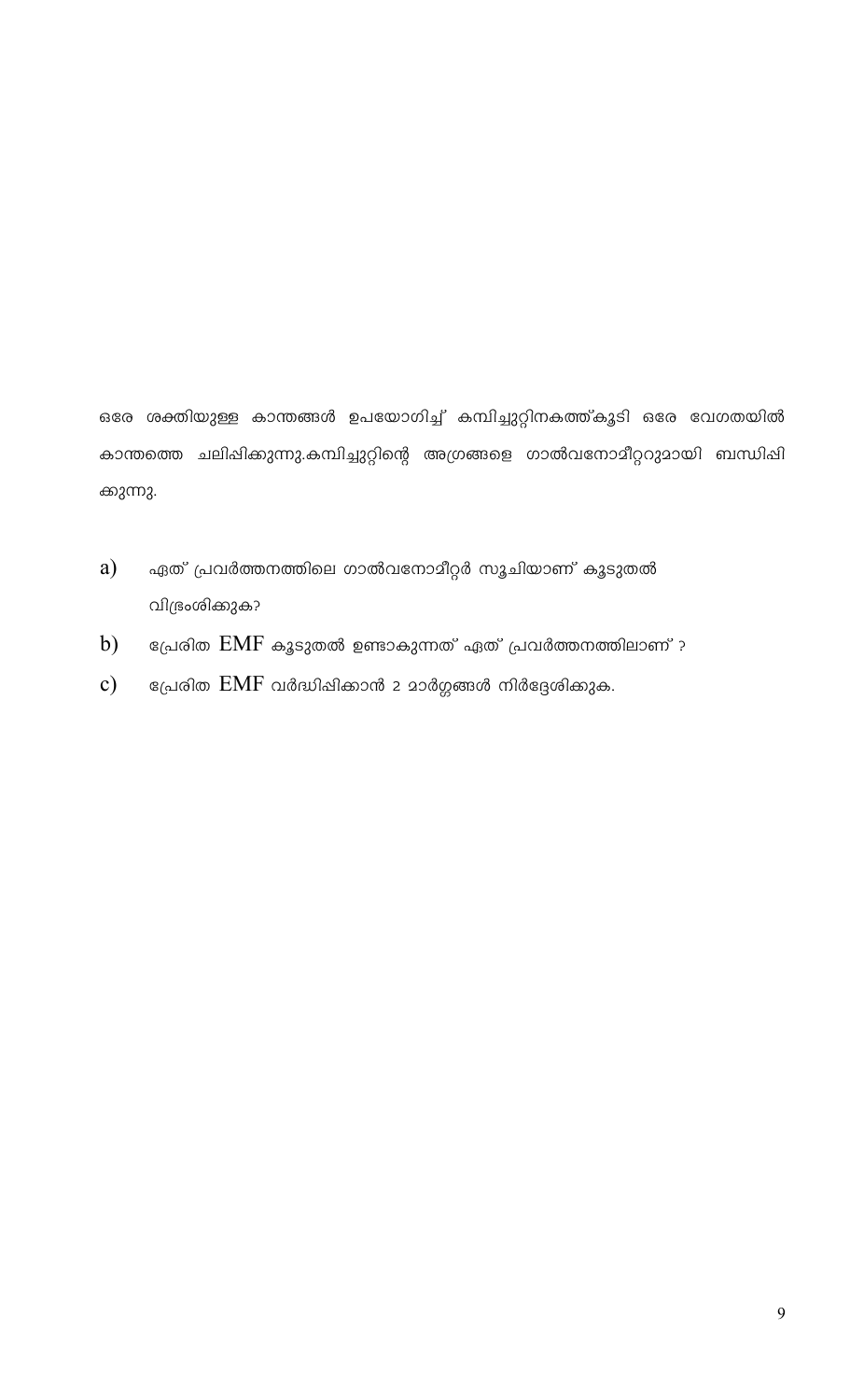

ചിത്രം നിരീക്ഷിക്കുക.

ഏത് സർക്കീട്ടിലാണ് ബൾബിന്റെ പ്രകാശം കുറവ് ? എന്തുകൊണ്ട് ?



ദേൽ വരച്ച ട്രാൻസ്ഫോമർ തിരിച്ചറിയുക.  $1.$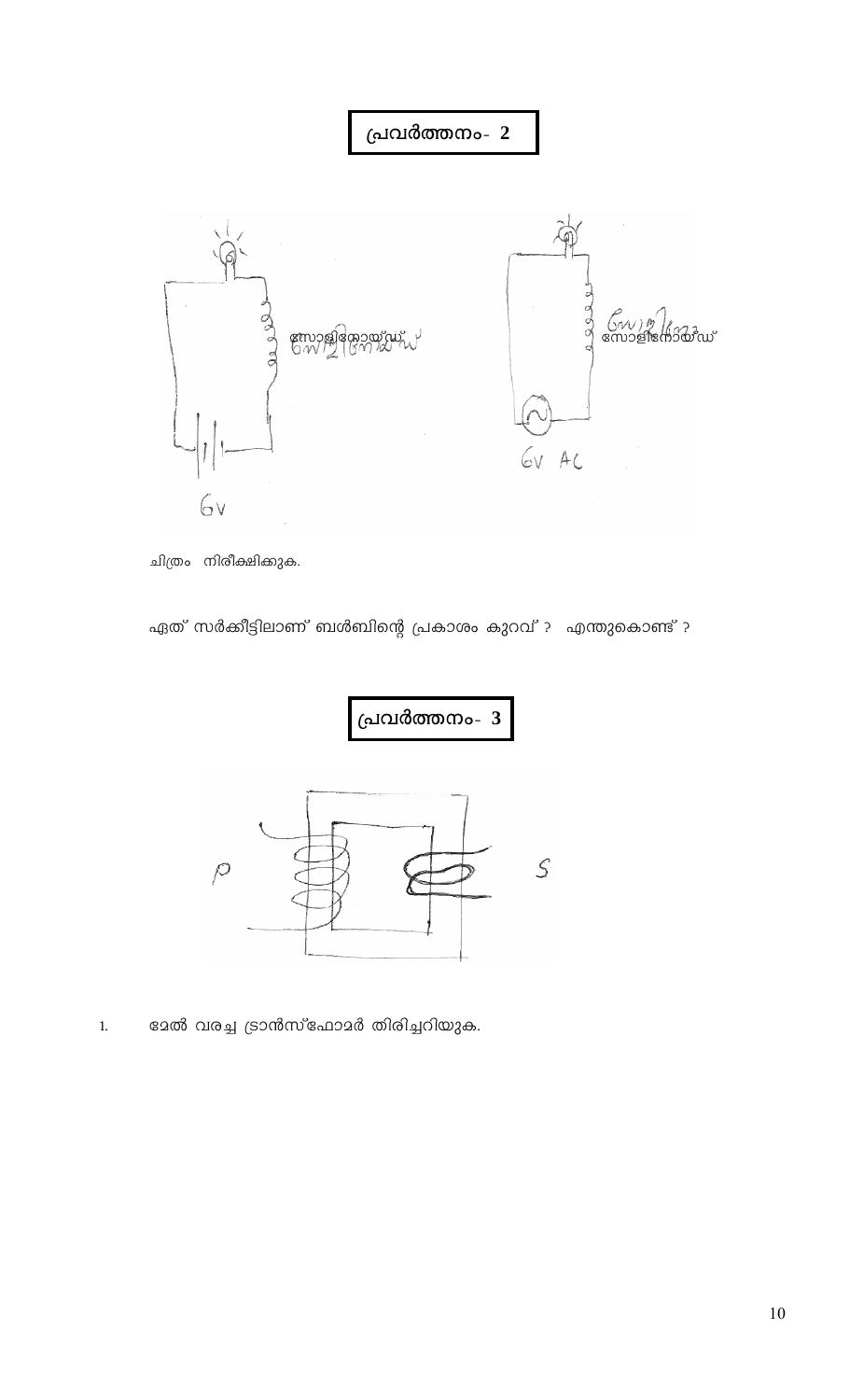- $2.$ ഇതിന്റെ സെക്കണ്ടറിയിൽ കനം കുടിയ കമ്പിച്ചുറ്റ് ഉപയോഗിക്കാൻ കാരണമെന്താണ് ?
- ഈ ട്രാൻസ്ഫോമറിന്റെ പ്രൈമറിയിൽ 200 ചുറ്റുകൾ ഉണ്ട് . സെക്കന്ററിയിൽ 20 3. ചുറ്റുകളുംഉണ്ട്. പ്രൈമറി  $(\text{input})$  വോൾട്ടത $150\mathrm{V}$  ആയാൽ സെക്കണ്ടറി  $(output)$  വോൾട്ടത എത്ര ? (സാവാക്യം ഉപയോഗിച്ച് ക്രിയ ചെയ്യുക)

ചുവടെ കൊടുത്തിരിക്കുന്ന ലൗഡ് സ്പീക്കറിന്റെ ചിത്രം നിരീക്ഷിക്കുക.



- $\mathbf{a}$ ലൗഡ് സ്പീക്കറിന്റെ മുന്നിൽനിന്നും സംസാരിച്ചാൽ ഗാൽവനോമീറ്റർ സൂചി വിഭ്രംശിക്കുമോ ? എന്തുകൊണ്ട് ?
- $\mathbf b$ ഇവിടെ നടക്കുന്ന ഊർജ്ജമാറ്റം എന്ത് ?
- $\mathbf{C}$ ഈ ഊർജ്ജമാറ്റം നടക്കുന്ന ഉപകരണത്തിന്റെ പേര് എന്താണ് ?
- $\mathbf d$ ഇതിൽ പ്രയോജനപ്പെടുത്തിയിരിക്കുന്ന പ്രവർത്തന തത്വം എന്ത് ?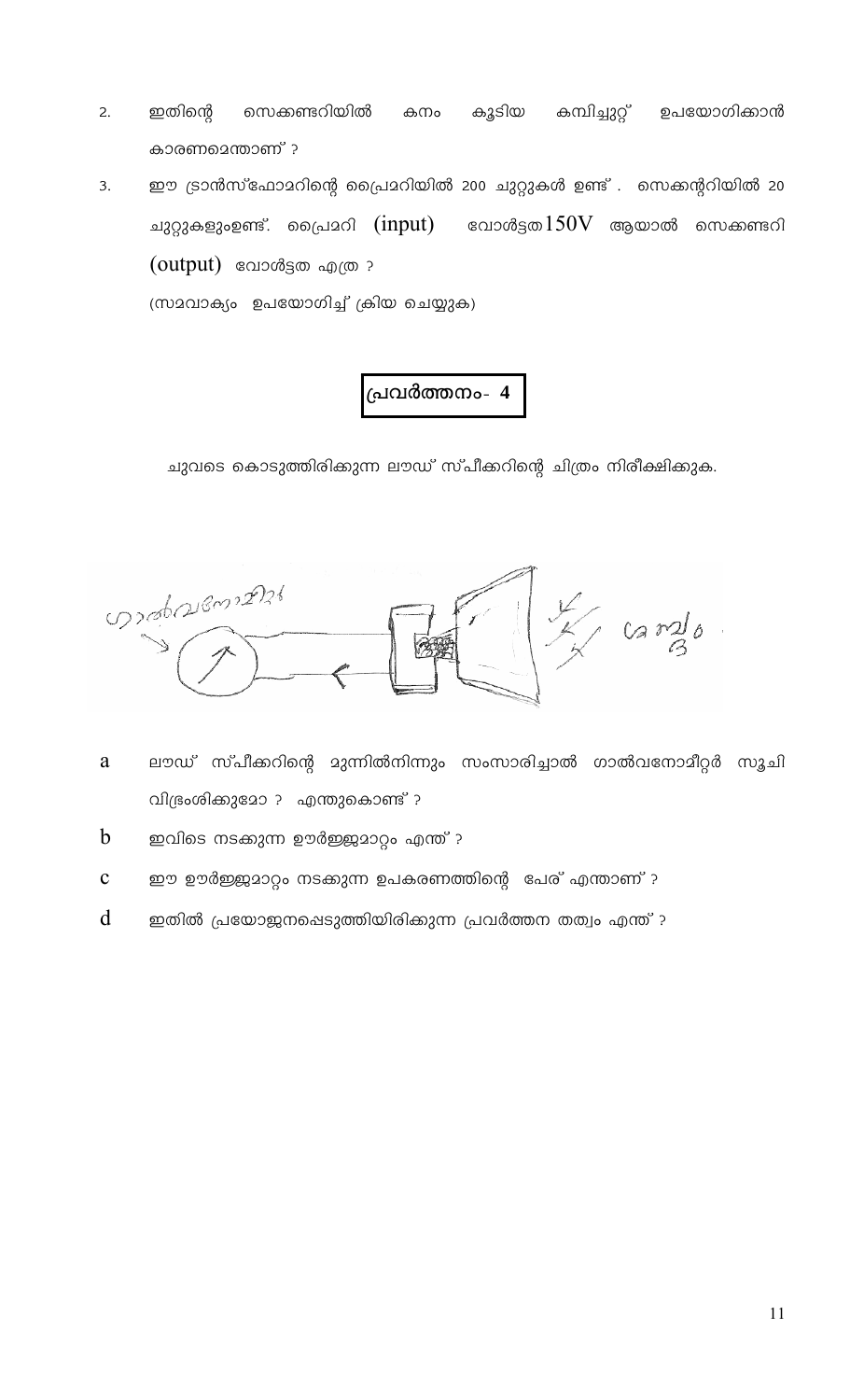

- <mark>ളേൽ കാണിച്ച ഉപകരണം തിരിച്ചറിയുക ?</mark>  $1)$
- ഈഉപകരണത്തിന്റെ ആർദേച്ചർകറക്കിയാൽ ലഭിക്കുന്നവൈദ്യുതിയുടെ ഗ്രാഫ്  $2)$ ഏതാണ് ?



ഈ ഉപകരണത്തിന്റെ ആർദേച്ചർ നിശ്ചലമാക്കി കാന്തം ചലിപ്പിച്ചാൽ ലഭിക്കുന്ന  $3)$ വൈദ്യുതിയുടെ ഗ്രാഫ് ഏതാണ് ?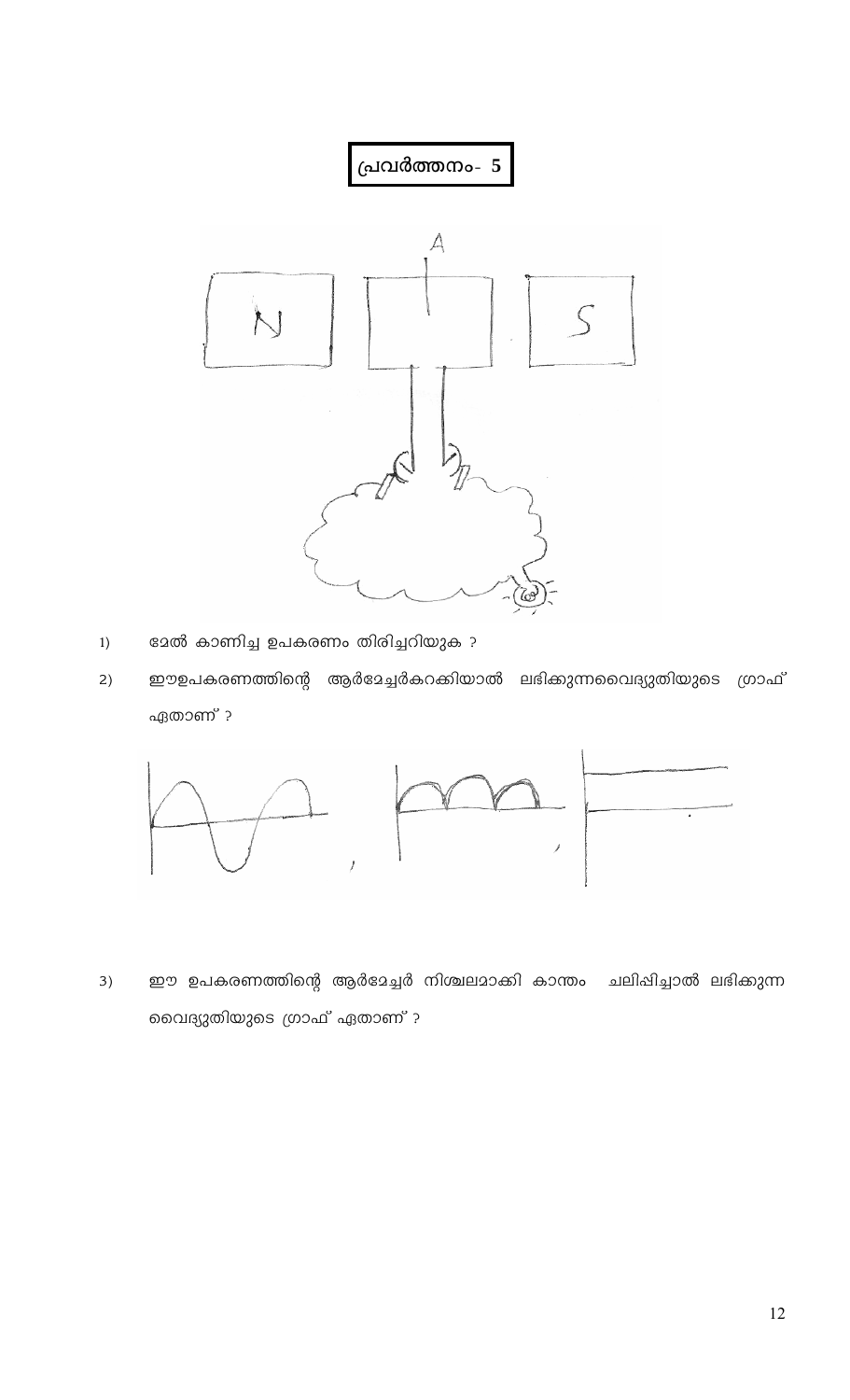- വൻജനറേറ്ററുകളിൽ ആർദേച്ചറാണോ ? ഫീൽഡ്കാന്തമാണോചലിക്കുന്നത് ?  $4)$ എന്തുകൊണ്ട് ?
- മേൽ വരച്ച ഉപകരണത്തിന്റെ ആർമേച്ചറിൽ  $\rm{DC}$ വൈദ്യുതിനൽകിയാൽ എന്തു  $5)$ സംഭവിക്കും? ഉപകരണം ഏതു പേരിലറിയപ്പെടും ?

#### $IV$  പവർ ഉൽഷാദനവും വിതരണവും



ചിത്രം നീരീക്ഷിക്കുക.



- ചിത്രത്തിൽ  $P1, P2, P3, N$  ഇവ എന്തിനെ സൂചിഷിക്കുന്നു ?  $1)$
- $P1$ ഉം  $P2$ ഉം തമ്മിലുള്ള വോൾട്ടത വ്യത്യാസം എത്ര ?  $2)$
- $230\ \mathrm{V}$  പൊട്ടൻഷ്യൽ വ്യത്യാസം കിട്ടാൻ ഏതെല്ലാം ലൈനുകൾ  $3)$ ബന്ധിപ്പിക്കണം.
- ന്യൂട്രൽ എന്നത് കൊണ്ട് എന്താണ് അർത്ഥമാക്കുന്നത് ?  $4)$
- ന്യൂട്രൽ ലൈൻ എർത്ത് ചെയ്യാറുണ്ട്. ഇതിന്റെ ആവശ്യമെന്ത് ?  $5)$
- ഗൃഹവൈദ്യുതികരണത്തിൽ സ്വിച്ചുകളും, ഫ്യൂസുകളും ഏത് മൈനിലാണ്  $6)$ ഘടിഷിക്കേണ്ടത് ?
- ഒരു ഗൃഹവൈദ്യുതികരണത്തിന്റെ ലഘു സർക്കീട്ട് വരക്കുക.  $7)$ (സ്വിച്ചുകൾ, ഫ്യൂസ്, എർത്ത്, ബൾബുകൾ എന്നിവ സർക്കീട്ടിൽ വരക്കണം)

പ്രവർത്തനം- 2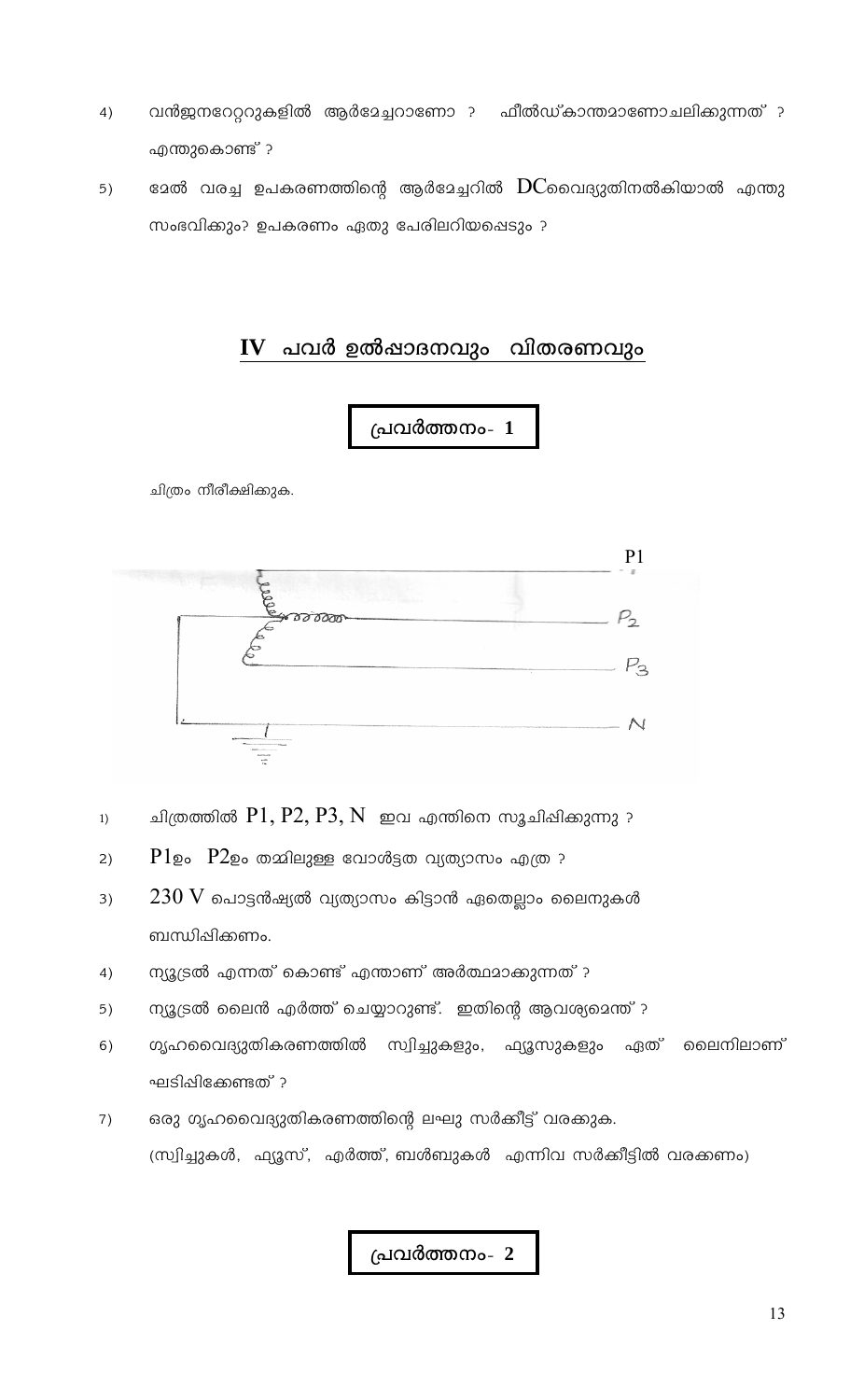പവർ ജനറേറ്ററുമായി ബന്ധപ്പെട്ട പദങ്ങളാണ് എക്സൈറ്റർ, റോട്ടോർ, സ്റ്റെയ്റ്റർ.

- a) ഇവയുടെ ധർമ്മം എന്ത് ?
- $b)$ എക്സൈറ്ററിൽ നിന്നും പുറത്തുവരുന്ന വൈദ്യുതിയുടെ ഗ്രാഫ് വരക്കുക.



 $1)$ <mark>ളോൽ കൊടുത്തിരിക്കുന്ന ഗൃഹവൈദ്യുത സർക്കീ</mark>ട്ടിന്റെ ചിത്രത്തിലെ തെറ്റുകൾ കണ്ടെത്തി എഴുതുക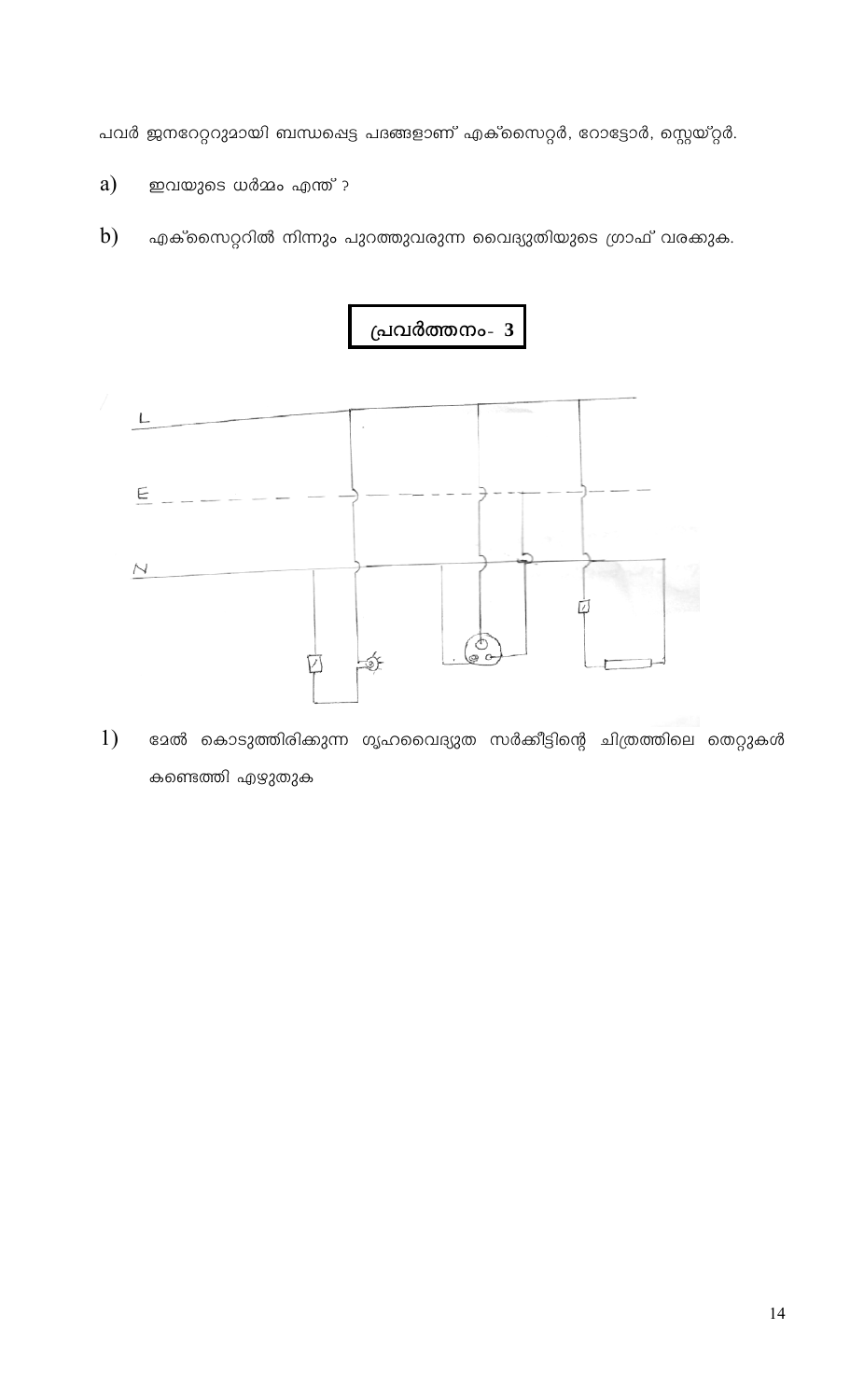- $2)$ ചിത്രം ശരിയാക്കി വരക്കുക. (മെയിൻ ഫ്യൂസ്, മെയിൻ സ്വിച്ച് എന്നിവ സർക്കീട്ടിൽ ഉൾപ്പെടുത്തി ചിത്രം ശരിയാക്കി വരക്കുക)
- $\mathbf{c})$ ശരിയായി Earth ചെയ്തിട്ടില്ലാത്ത ഗൃഹവൈദ്യുതീകരണത്തിൽ 3-pin പ്ലഗ്ഗ് ഉപയോഗിക്കുന്നത്കൊണ്ട് പ്രയോജനമുണ്ടോ? നിങ്ങളുടെഉത്തരം സാധുക രിക്കുക.

കുറ്റ്യാടി- കായംകുളം-കൈഗ-കൽഷാക്കം-മൂലമറ്റം-ബ്രഹ്മപുരം. ഭേൽ കാണിച്ചവ ഇന്ത്യയിലെ ചില പവർ സ്റ്റേഷനുകളാണ്.

- a) പവർ സ്റ്റേഷൻ എന്നത്കൊണ്ട് എന്താണ് അർത്ഥമാക്കുന്നത് ?
- b) ഊർജ്ജുമാറ്റത്തിന്റെ അടിസ്ഥാനത്തിൽ മേൽഷറഞ്ഞ പവർ സ്റ്റേഷനുകളെ പട്ടികപ്പെടുത്തുക.

സൂചന : കായംകുളം ——→ താപോർഇജം ——→ വൈദ്യുതോർഇജം.

- $\mathbf{c})$ പവർസ്റ്റേഷനുകളിലെ പവർ ജനറേറ്ററുകളിൽ എത്ര വോൾട്ടിലാണ് വൈദ്യുതി ഉൽഷാദിഷിക്കുന്നത് ?
- $\mathbf{d}$ ഉൽഷാദിഷിച്ച വൈദ്യുതി പ്രേഷണം ചെയ്യുമ്പോൾ അഭിമുഖീകരിക്കുന്ന പ്രധാന പ്രശ്നങ്ങൾ ഏവ? പരിഹാര മാർഗ്ഗങ്ങൾ നിർദ്ദേശിക്കുക.
- $e)$ അവിടെനിന്ന് കായംകുളം പവർസ്റ്റേഷന്റെ വൈദ്യുതഉൽഷാദനം നിലച്ചാൽ വൈദ്യുതി വിതരണംചെയ്ത സ്ഥലങ്ങളിൽ എങ്ങനെ വൈദ്യുതി പ്രേഷണം ചെയ്യാൻ കഴിയും ?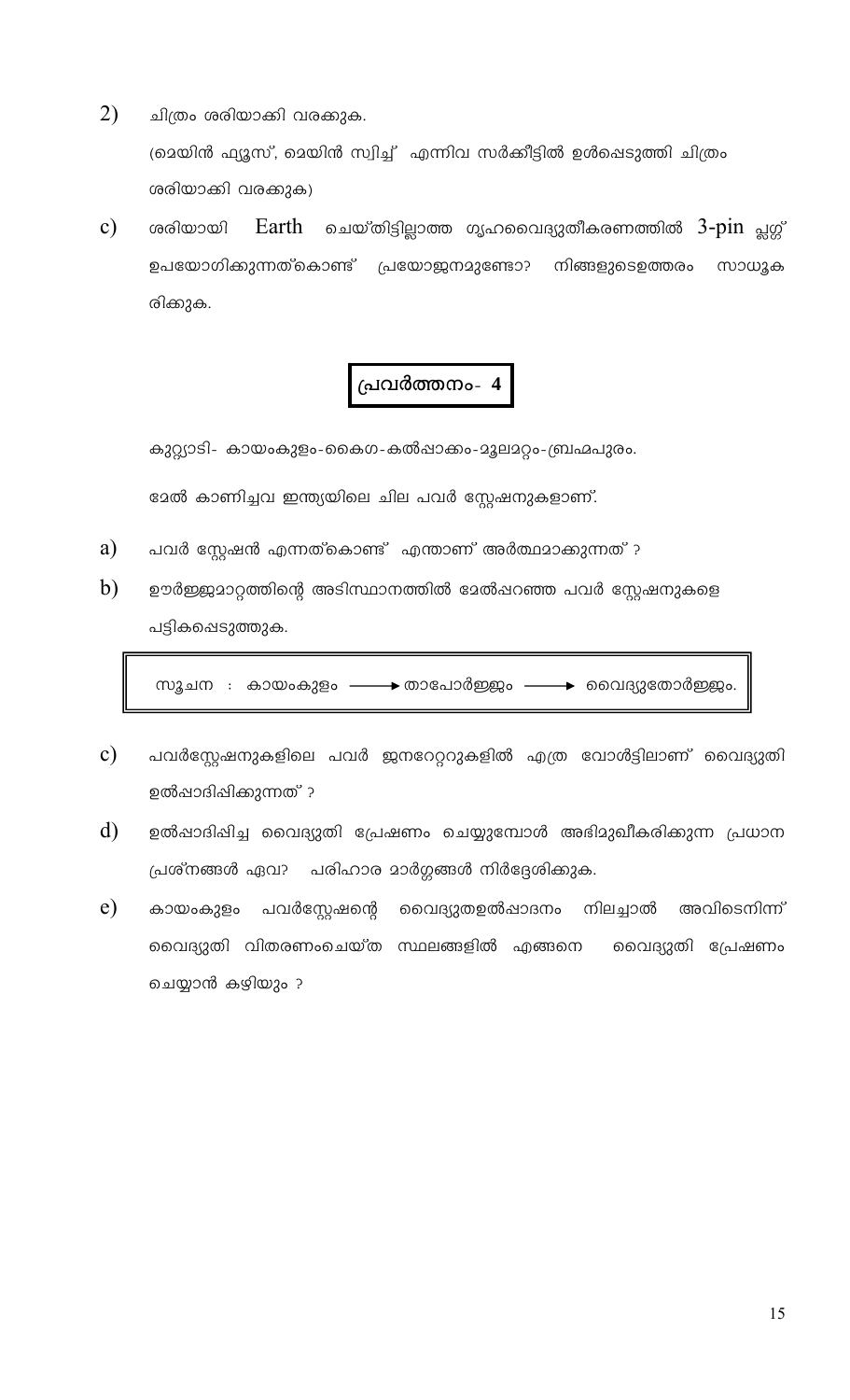

**മുകളിൽ വരച്ച ദർ**ഷണങ്ങളിൽ പതിക്കുന്ന രശ്മികളുടെ <u>''പ്രതിഫലനകോൺ''</u> വരക്കുക.

 $\triangleright$  ടീച്ചർക്ക് ലംബംവരച്ച് പതനകോൺ നിർമ്മിച്ച് പ്രതിഫലനകോൺ നിർമ്മിക്കണം. തുടർന്ന് പ്രതിഫലന നിയമത്തിലെത്തണം)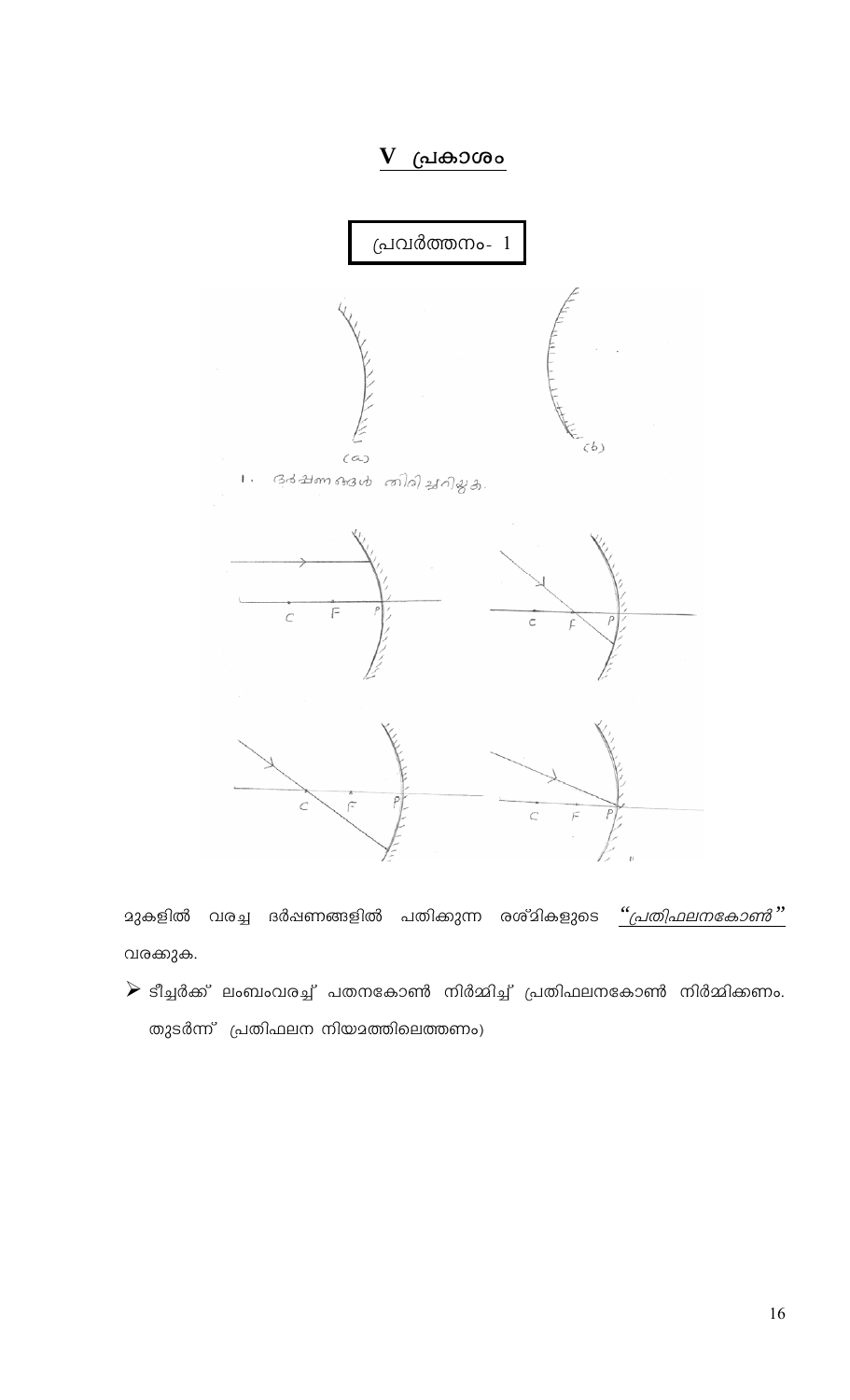

ചിത്രം -2

ചിത്രങ്ങൾ പൂർത്തിയാക്കുക.  $1.$ പ്രതിബിംബത്തിന്റെ പ്രത്യേകത എഴുതുക

- ചിത്രം 1ൽ പ്രതിബിംബത്തിന്റെ ഉയരം 2 സെ.മീ.യും വസ്തുവിന്റെ  $2.$ ഉയരം 4 സെ. മീ.യും ആയാൽ പ്രതിബിംബത്തിന്റെ ഉയരം = എത്രയായിരിക്കും ? വസ്തുവിന്റെ ഉയരം
- ഇതിനെ ഏത് പദം കൊണ്ടാണ് സൂചിഷിക്കുന്നത് 3.

പ്രവർത്തനം- 3

- a)  $30\,$  സെ.മീ. വക്രതാ ആരമുള്ള കോൺകേവ് ദർഷണത്തിന്റെ ഫോക്കസ് ദൂരം കണക്കാകുക.
- $b)$ ഫോക്കസ് ദൂരം ന്യൂകാർട്ടീഷ്യൻ ചിഹ്നരീതി പ്രകാരം +Ve ആണോ ?  $-ve$ ആണോ ?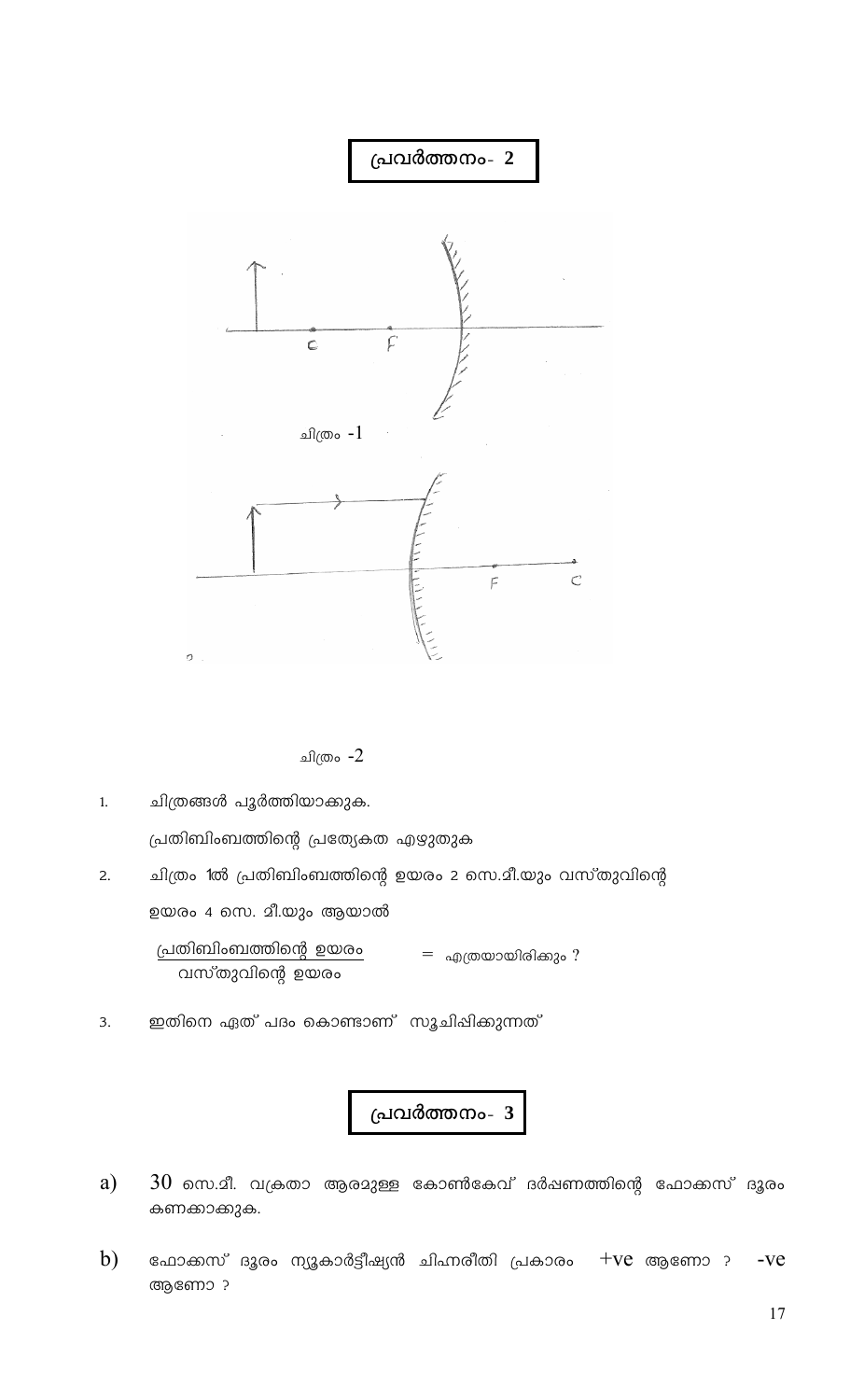

 $1)$ ചിത്രത്തിൽ പതനകോൺ $i$  എതാണ് ? അപവർത്തന കോൺ  $r$  ഏതാണ് ?

2) 
$$
a=30^0
$$
,  $b=20^0$  ആയാൽ

|          | $\frac{{\rm Sin}\;\; {\rm i}}{2} \;\;\; = \;\, {}_{\rm 40}$ ത്രയായിരിക്കും ? | $\sin 30$              |                 | $=$ $\frac{1}{2} = 0.5000$       |
|----------|------------------------------------------------------------------------------|------------------------|-----------------|----------------------------------|
| $\sin r$ |                                                                              | $\cos 30$<br>$\sin 20$ | $\equiv$<br>$=$ | $\frac{1}{2} = 0.5000$<br>0.3427 |

- $3)$ സ്റ്റെൽസ് നിയമം എന്താണ് ?
- $4)$ ഈ പ്രവർത്തനത്തിൽ ഗ്ലാസിന്റെ അപവർത്തനാകം എത്ര ?
- $5)$ ഒരു മാധ്യമത്തിന്റെ അപവർത്തനാകം  $1.5$  ആണെങ്കിൽ ആ മാധ്യമത്തിലെ പ്രകാശ പ്രവേഗം എത്ര ?

്രരൂന്യതയിലെ പ്രകാശ പ്രവേഗം =  $3x10^8$  m/s  $)\,$ 

$$
\begin{array}{c|c}\n\textbf{VI.} & \textbf{ഉർജ്ജം ന്യൂക്ലിയസിൽ നിന്ന്\n\end{array}
$$
 പ്രവർത്തനം- 1

ഏതാനും റേഡിയോ ആക്ടീവ് ഐസോടോഷുകൾ തന്നിരിക്കുന്നു.

| 235          | 234 | -234 | 238     |
|--------------|-----|------|---------|
| $\mathbf{U}$ | Th  | Pa   | $\prod$ |
| 92           | 90  | 91   | 92      |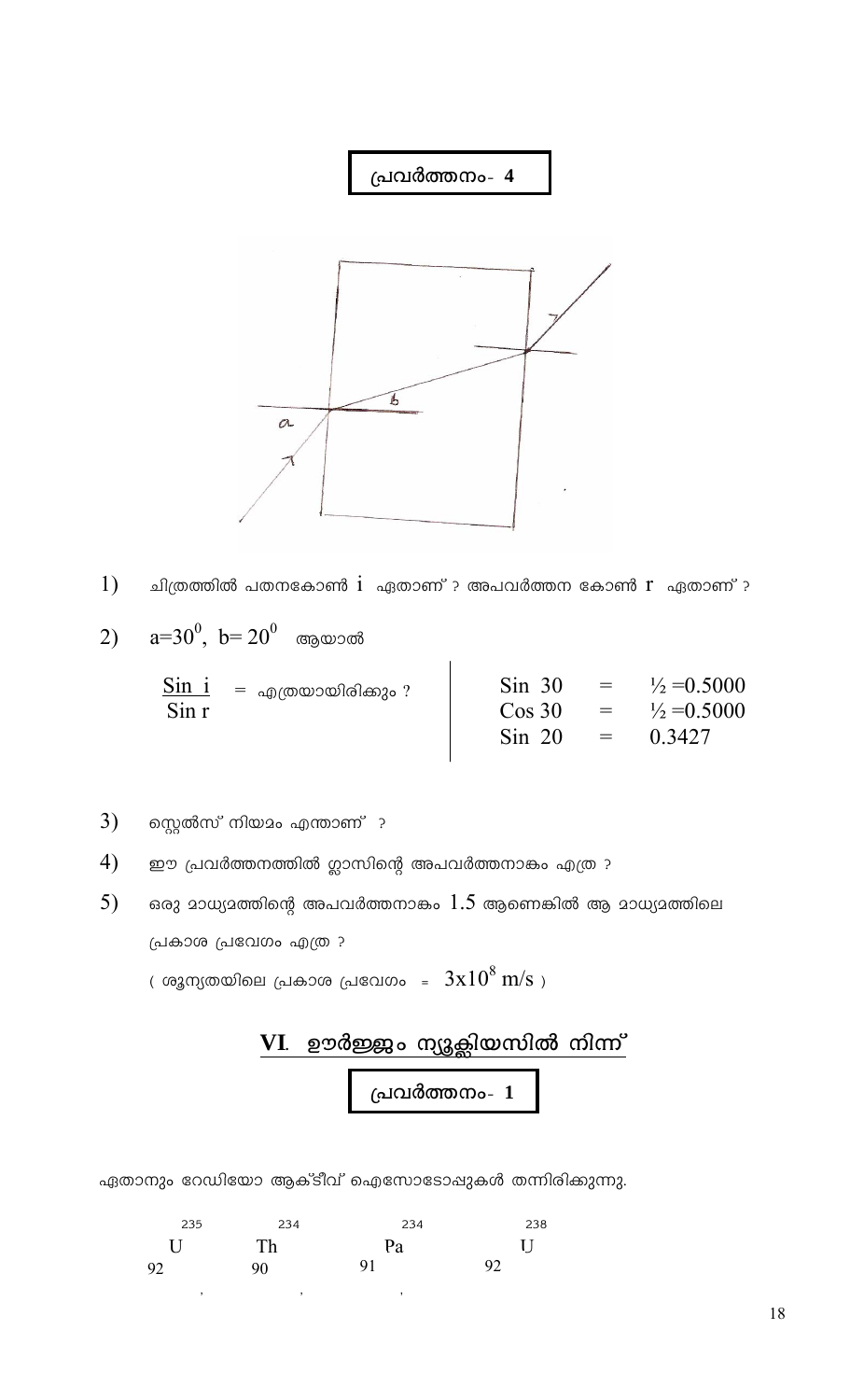- അറ്റോമിക നമ്പർ  $90$  ഉള്ള ആറ്റം ഏതാണ് ? a)
- $230$ സ് നമ്പർ  $234$  ആയ ആറ്റങ്ങൾ ഏതെല്ലാം ?  $b)$
- ഒരേ അറ്റോമിക നമ്പറുള്ള ആറ്റങ്ങൾ ഏതെല്ലാം ?  $\mathbf{c})$
- $\mathbf{d}$ ഒരേ അറ്റോമിക നമ്പറും വ്യത്യസ്ത മാസ് നമ്പറുമുള്ള ആറ്റങ്ങളെ കണ്ടെത്തുക ? ഇത്തരം ആറ്റങ്ങളെ ഏതു പേരിലാണ് അറിയപ്പെടുന്നത്.
- $e)$ ഒരേ മാസ് നമ്പറും വ്യത്യസ്ത അറ്റോമിക് നമ്പറുമുള്ള ആറ്റങ്ങളെ കണ്ടെത്തുക ? ഇത്തരം ആറ്റങ്ങളെ ഏതു പേരിലാണ് അറിയഷെടുന്നത്.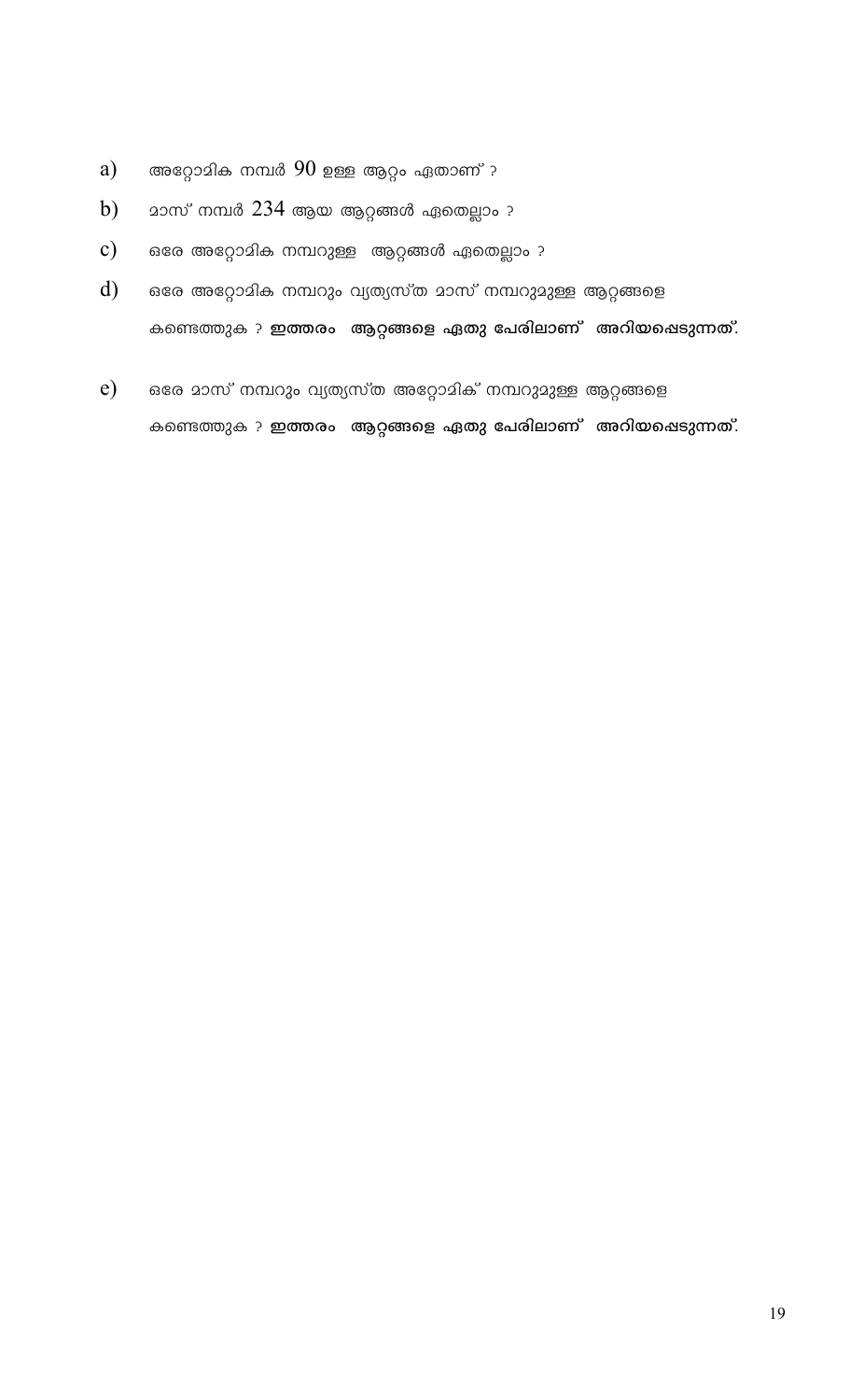

- Th
- 90 ൽ നിന്നും  $\,\mathfrak{B}\,$  കണം പുറത്തുപോകുമ്പോൽ ലഭിക്കുന്ന  $b)$ **23ലകം ഏതാണ്** ?
- $\propto,~\beta,~$  r $,~$  എന്നീ വികിരണങ്ങളുടെ 2 വീതം പ്രത്യേകതകൾ എഴുതുക.  $c)$
- $\mathbf{d}$ ഒരു ജോഡി ഐസോടോഷും, ഒരു ജോഡി ഏസോബാറും കണ്ടെത്തുക .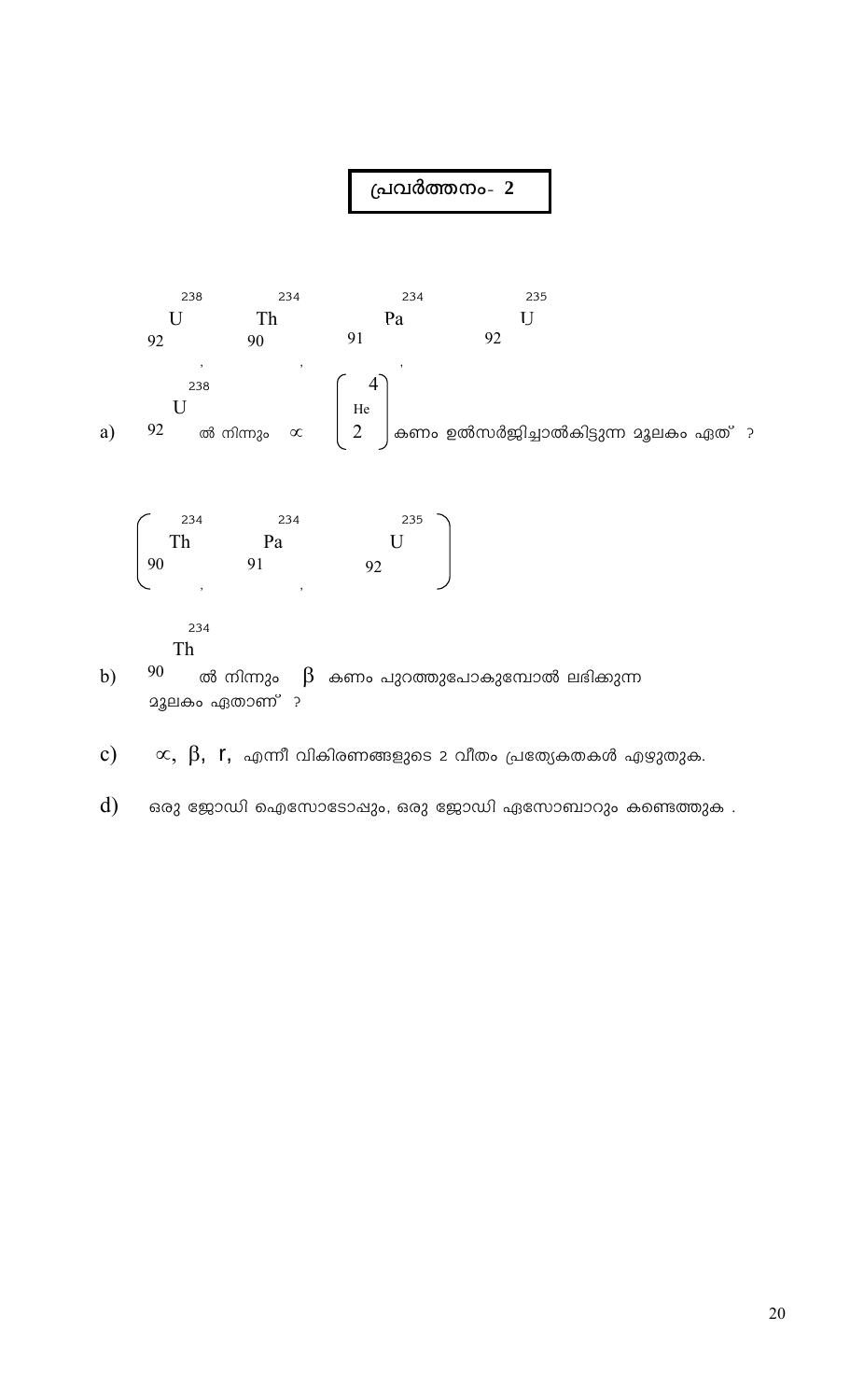

ഭേൽ കാണിച്ച ന്യൂക്ലിയാർ പ്രവർത്തനത്തിൽ സ്വതന്ത്രമാകുന്ന മുലകങ്ങളേവ ?  $1)$ 

ഈ പ്രവർത്തനത്തിൽ ഊർജ്ജമുണ്ടാകുന്നതെങ്ങനെ ?  $2)$ 

ഉണ്ടാകുന്ന ന്യൂട്രോണുകളെ എങ്ങനെ നിയന്ത്രിക്കാം ?  $3)$ 

ഈ പ്രവർത്തനം ഏത് ഉപകരണത്തിലാണ് നടക്കുന്നത് ?  $4)$ 

ഈ പ്രവർത്തനം ഏത് പേരിലാണ് അറിയപ്പെടുന്നു ?  $5)$ 

ഈ പ്രവർത്തനത്തെ അപേക്ഷിച്ച് ന്യൂക്ലിയാർ ഫ്യൂഷന്റെ 2 മേന്മ എന്ത് ?  $6)$ 

#### പ്രവർത്തനം- 4

ഒരാറ്റത്തിന്റെ ന്യുക്ലിയസിലെ കണങ്ങളുടെ മാസിനേക്കാൾ അൽഷം കുറവാണ് ന്യൂക്ലിയസിന്റെ യഥാർത്ഥ മാസ്.

a) മാസിലുള്ള ഈ വ്യത്യാസത്തെ ഏത് പേരിലാണ് അറിയപ്പെടുന്നത് ?

 $\,$ ) മാസിൽ വ്യത്യാസം ഉണ്ടാകാൻ കാരണമെന്ത്  $\,$  ?

 $\mathbf c$ ) കുറവു വന്ന മാസ് എന്തായി തീരുന്നു ?

 $\mathbf d$ ) ഇത് നിർണ്ണയിക്കുന്നതിന് ആവശ്യമായ സമവാക്യം ഏതാണ് ?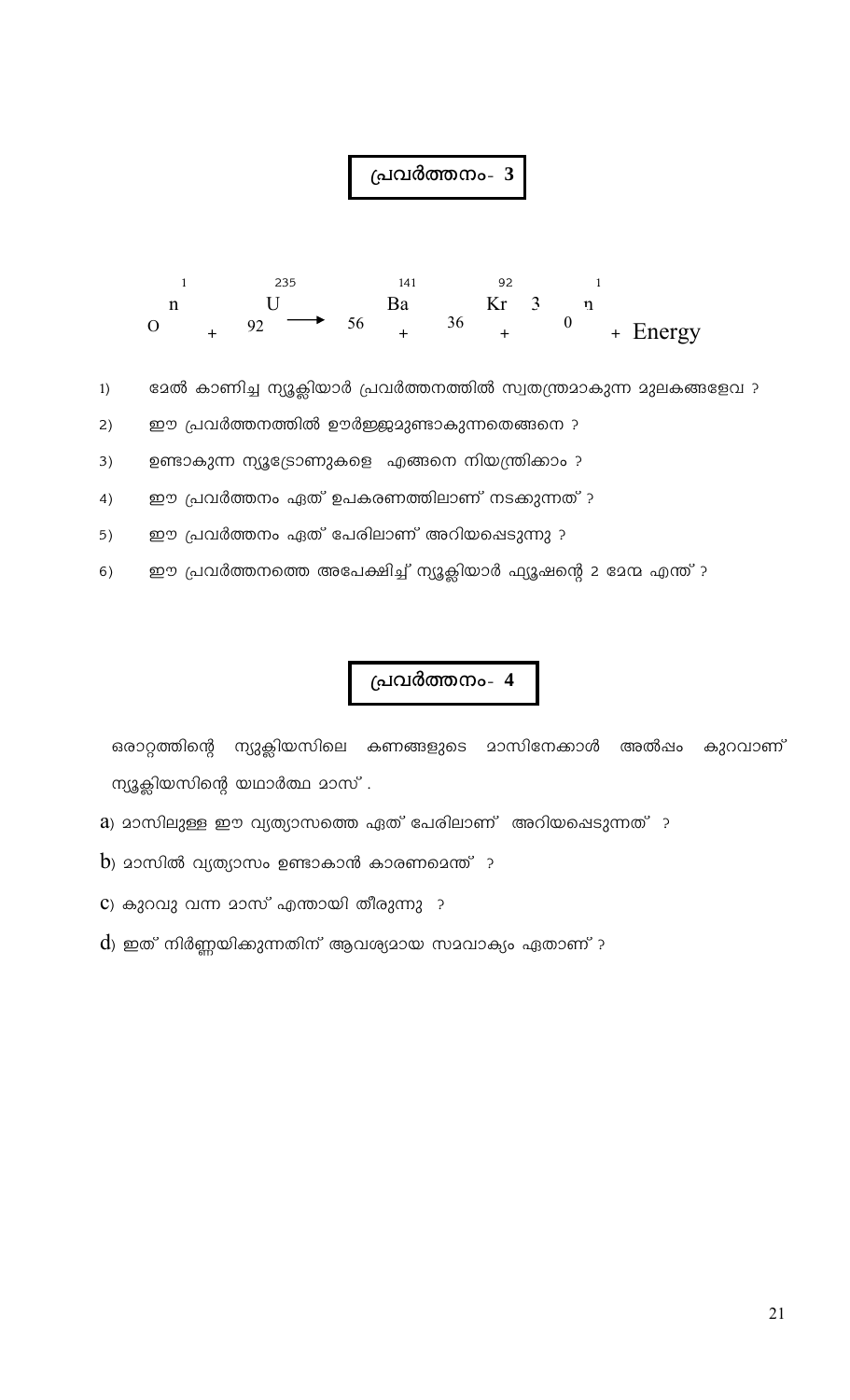#### അധിക ചോദ്യങ്ങൾ

- $1)$ അണു ഗവേഷണത്തിൽ ഇന്ത്യയുടെ നേട്ടങ്ങൾ ലിസ്റ്റു ചെയ്യുക.
- $2)$  $R.P.S.$  എന്നത് കൊണ്ട് എന്താണ് അർത്ഥമാക്കുന്നത് ? രണ്ട് ഉദാഹരണങ്ങൾ കണ്ടെത്തുക ?
- $3)$ ഫാസ്റ്റ് ബ്രീഡർ റിയാക്ടർ എന്താണ് ?
- $4)$ ന്യൂക്ലിയസിനെ വിഭജിക്കാൻ വേഗത കുറഞ്ഞ ന്യൂട്രോണുകളാണ് അഭികാമ്യം. എന്തുകൊണ്ട് ?



ദേൽ കാണിച്ച ഇലക്ട്രോണിക് സർക്കീട്ടിൽ ഉപയോഗിക്കുന്ന ഉപകരണം  $/$ ഘടകങ്ങളുടെ പ്രതീകമാണ്.

- അവ തിരിച്ചറിയുക.  $a)$
- ഇവയിൽ  $AC$ യെ  $DC$  ആക്കുന്ന ഉപകരണത്തിന്റെ പ്രതീകമേത് ?  $b<sub>2</sub>$
- $\mathbf{C}$  $\rm AC$ യെ  $\rm \ DC$  ആക്കുന്ന പ്രവർത്തനത്തിന് എന്താണ് പറയുക ?





ഏത് സർക്കീട്ടിലാണ് വൈദ്യുത പ്രവാഹം സാധ്യമാക്കുന്നത് ? എന്തുകൊണ്ട് ?



ഓരോ സർക്കീട്ടിലെയും വൈദ്യുതപ്രവാഹതീവ്രത എത്ര ? എന്തുകൊണ്ട് ?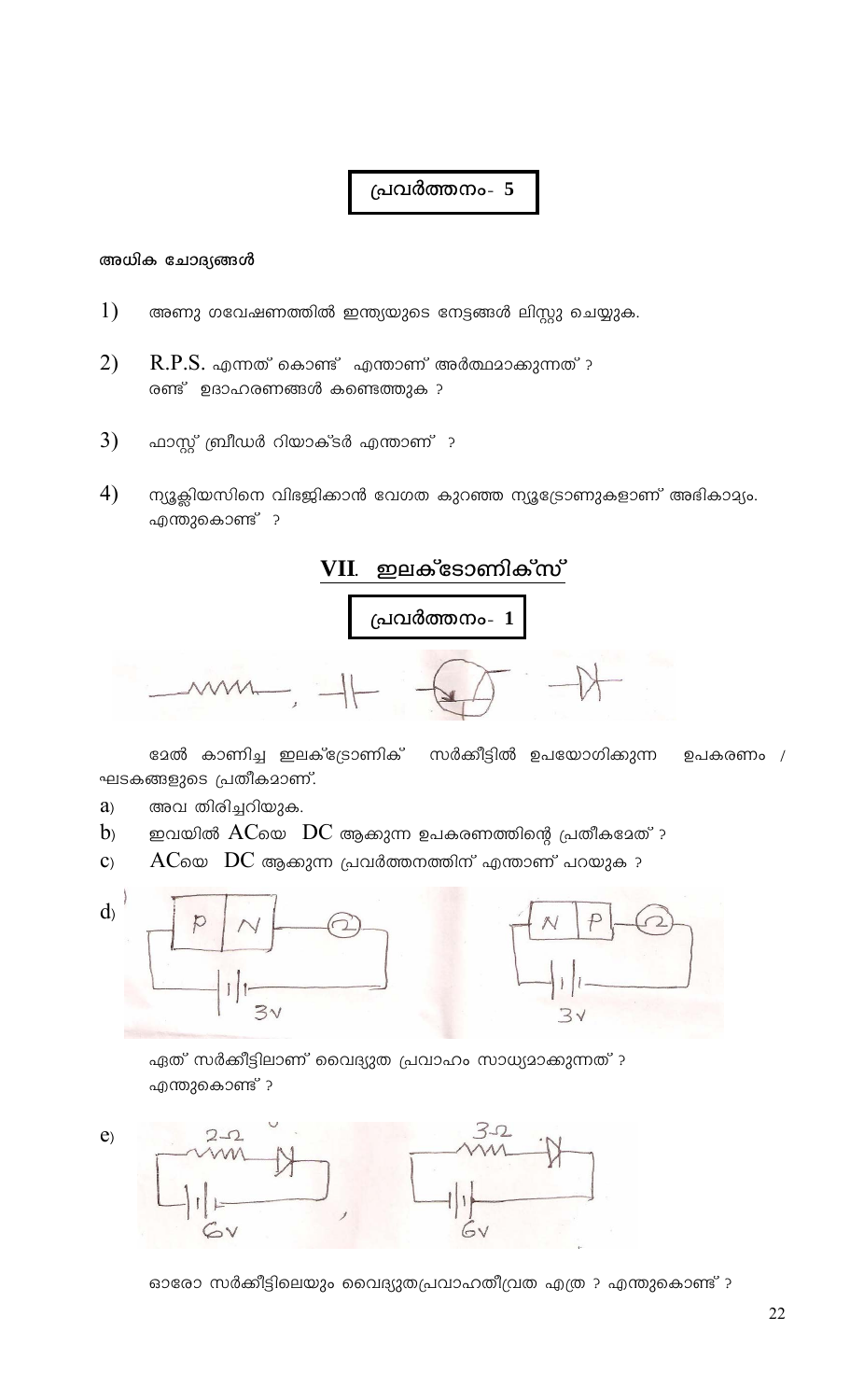$$
\left(I = \frac{V}{R}\right)
$$

 $f$  $6\mathrm{V}$  ബാറ്ററിയുമായി ഡയോഡുകൾ ബന്ധിഷിച്ചിരിക്കുന്നു.  $a, b$  *mo*  $\cos \theta$ ബൾബുകളാണ്. ഏത് ബൾബാണ് പ്രകാശിക്കുക?



- ചോദ്യം 1 ൽ കണ്ടെത്തിയ പ്രതീകങ്ങളുടെ എല്ലാം ധർമ്മം നിർവ്വഹിക്കാൻ  $g$ കഴിയുന്ന ക്രിസ്റ്റലിനെ എന്താണ് പറയുക ?
- $h$ Electronic ഉപകരണങ്ങളുടെ വലിഷം കുറയാൻ കാരണമെന്ത് ?

പ്രവർത്തനം- 2

 $NPN$  ട്രാൻസിസ്റ്ററിന്റെ പ്രതീകം വരക്കാൻ ആവശ്യപ്പെട്ടപ്പോൾ ഒരു കുട്ടി വരച്ച  $1)$ പ്രതീകമാണ് താഴെ കൊടുത്തിരിക്കുന്നത്. ചിത്രത്തിലെ തെറ്റുകൾ  $\overline{2}$ കണ്ടെത്തുക.



ബന്ധം കണ്ടെത്തുക.  $2)$ Nടൈഷ് അർദ്ധചാലകം : ആഴ്സനിക്  $P$ ടൈഷ് അർദ്ധചാലകം $\,$  :

പ്രവർത്തനം- 3

1. ഒരു PNP ട്രാൻസിസ്റ്ററിന്റെ ക്രിസ്റ്റൽ ഡയഗ്രമാണ് താഴെ കൊടുത്തിരിക്കുന്നത്. പ്രതീകം ഉപയോഗിച്ച് സർക്കീട്ട് മാറ്റിവരയ്ക്കുക.

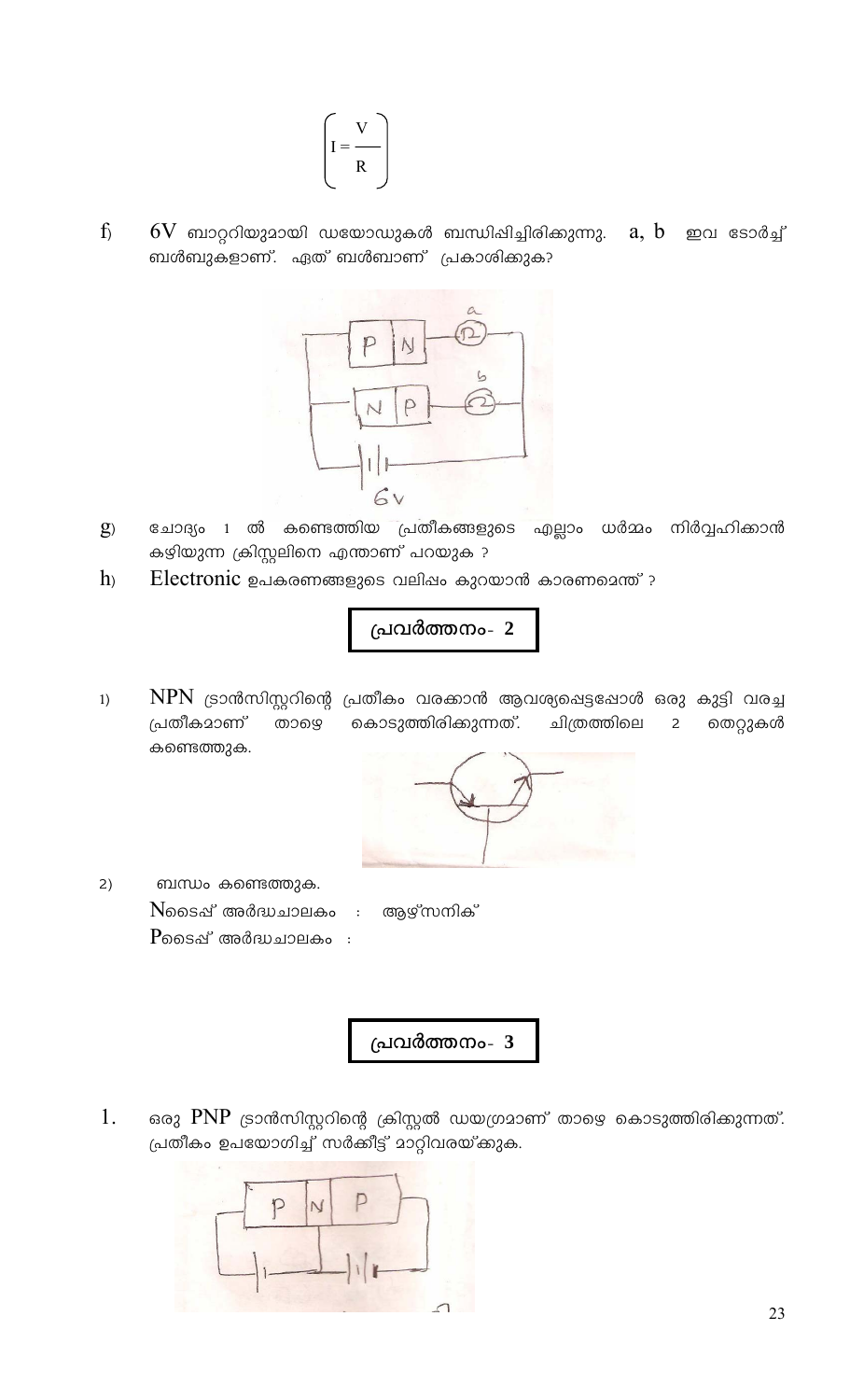- വൈദ്യുതപ്രവാഹദിശ അയൊളപ്പെടുത്തുക.  $2.$
- ഈ ട്രാൻസിസ്റ്ററിലെ  $Ie = 1.44A$ ,  $Ib = 0.03 A$  $3.$ എങ്കിൽ  $\operatorname{Ic}$  എത്ര ?

- a) വൈദ്യുത ചാർഇജ് സംഭരിച്ചുവെക്കാനുള്ള ഒരു ഇലക്ട്രോണിക് ഉപകരണം ഏതാണ് ?
- $b<sub>2</sub>$ ഇതിൽ സംഭരിച്ചുവെച്ചിരിക്കുന്ന ചാർഇജ് കണക്കാക്കാനുള്ള സമവാക്യം ഏതാണ് ?
- ഈ ഉപകരണത്തിന്റെ ചാർഇജ് സംഭരിക്കാനുള്ള ശേഷി  $\mathbf{C}$ എങ്ങനെ വർദ്ധിപ്പിക്കാം ?

### പ്രവർത്തനം- 5

- താഴെ പറയുന്നവയെ ഇൻട്രിൻസിക്, എക്സ്ട്രിൻസിക് അർദ്ധചാലകങ്ങൾ  $1<sup>1</sup>$ എന്നിങ്ങനെ തരംതിരിക്കുക.
	- a) ശുദ്ധമായ ജർമേനിയം
	- ആഴ്സനിക് ചേർത്ത ജർമേനിയം  $b)$
	- ബോറോൺകൊണ്ട് Doping ചെയ്ത സിലിക്കൺ.  $c)$
	- ആന്ററിമണികൊണ്ട്  $\bf{Doping}$  ചെയ്ത സിലിക്കൺ.  $\mathbf{d}$
- ഇൻട്രിൻസിക് അർദ്ധചാലകത്തെ എങ്ങനെ എക്സ്ട്രിൻസിക്  $2.$ അർദ്ധചാലകമാക്കാം ?
- $\overline{\mathrm{Doping}}$  എന്നത്കൊണ്ട് എന്താണ് അർത്ഥമാക്കുന്നത് ? 3.
- $P$  ടൈഷ് അർദ്ധചാലകം നിർമ്മിക്കാൻ എന്തുചെയ്യണം 4.

#### VII നമ്മുടെ പ്രപഞ്ചം

## പ്രവർത്തനം-  $\overline{1}$

- ഗ്രൂപ്പിൽപ്പെടാത്തത് കണ്ടെത്തുക സൂചന ഭൗമഗ്രഹം  $1.$ ്രബുധൻ, വ്യാഴം, ശനി, യുറാനസ്)
- $2.$ വിട്ടദാഗം പൂർത്തിയാക്കുക.  $a, b, c$ (നക്ഷത്ര അന്ത്യവുമായി ബന്ധപ്പെട്ടത്)

ചുവന്ന ദീമൻ→ സൂര്വന്റെ മാസിന്റെ

$$
\begin{array}{|c|c|c|}\n\hline\n\text{on}\\
\text{in}\\
\text{on}\\
\hline\n\end{array}
$$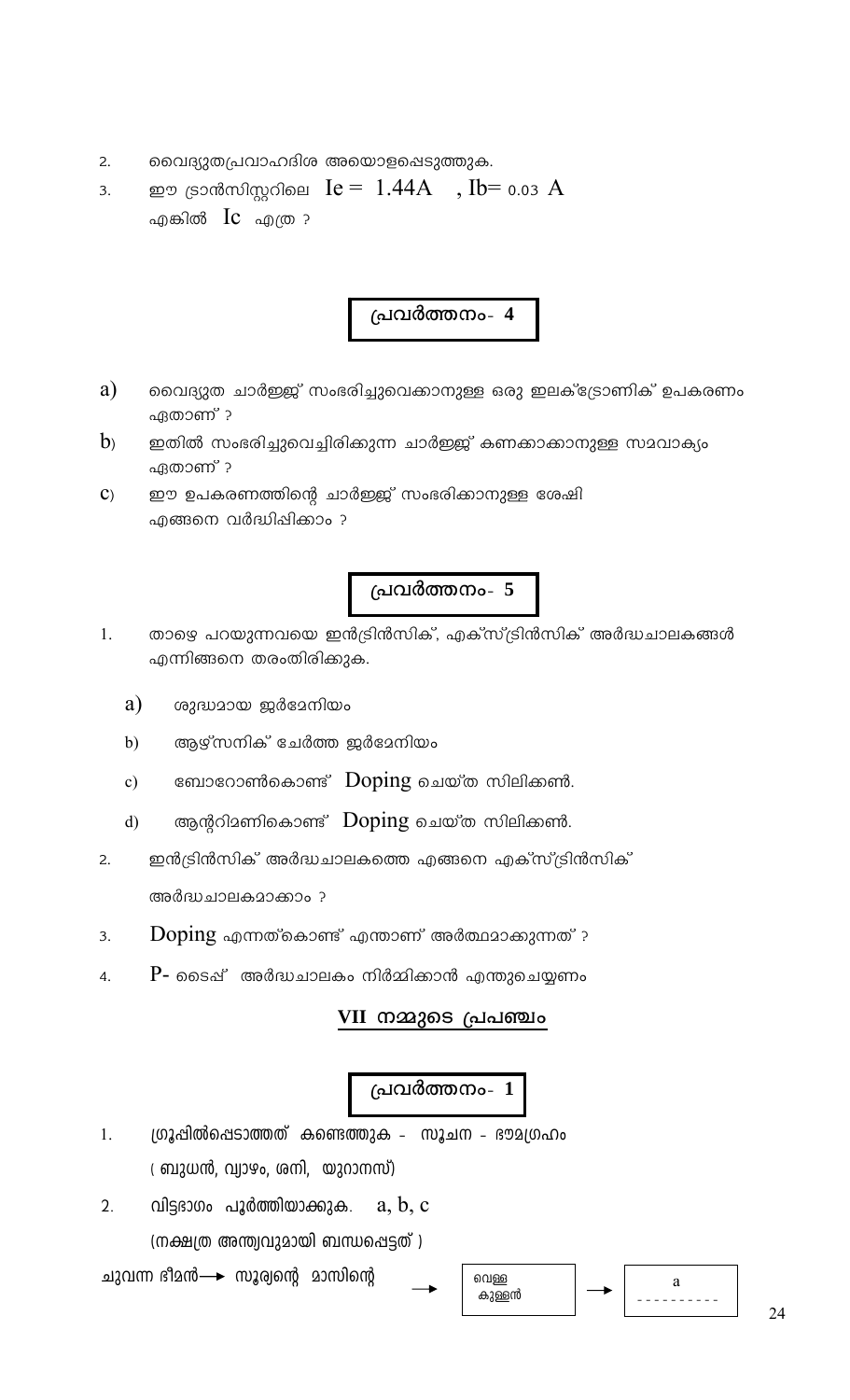1.44 മടങ്ങിൽ കുറവ്



- $a)$ നെബുല രൂപം കൊള്ളുന്നു.
- $b)$ ഹൈഡ്രജൻ ന്യൂക്ലിയസ്സുകളുടെ ഫ്യൂഷൻ ആരംഭിക്കുന്നു.
- $\mathbf{C}$ ) വർദ്ധിച്ച ഗതികോർജ്ജംമൂലം താപം ഉണ്ടാകുന്നു.
- $\rm d$ ഊർജ്ജ ഉൽഷാദനം ആരംഭിച്ച് നക്ഷത്രമായി മാറുന്നു.

## പ്രവർത്തനം- 3

ഇന്ത്യ വിക്ഷേപിച്ച $\;$  ഒരു ഭൂസ്ഥിര ഉപഗ്രഹമാണ്  $INSAT$ 

- $a)$ ഒരു ഭൂസ്ഥിര ഉപഗ്രഹത്തിന് ഭൂമിയെ ഒരു പ്രാവശ്വം ഭ്രമണം ചെയ്യാൻ എത്ര സമയം വേണം ?
- GSLV, PSLV ഇവ എന്താണ് ?  $b)$
- $\mathbf{C}$ ) പോളാർ സാറ്റലൈറ്റുകളുടെ പ്രത്വേകതകൾ/ഉപയോഗങ്ങൾ കണ്ടെത്തുക
	- 2 മണിക്കൂർ കൊണ്ട് ദൂമിയെ പ്രദക്ഷിണം വയ്ക്കുന്നു.

#### $IX$  ഊർജ്ജ സ്രോതസ്സുകൾ

#### പ്രവർത്തനം-1

- ഗ്രൂപ്പിൽപ്പെടാത്തത് കണ്ടെത്തുക  $\overline{1}$ .
	- (പ്രകൃതി വാതകം, ബയോഗ്യാസ്), സൂര്വൻ, കാറ്റ്)
- $2.$ പുന:സ്ഥാപിക്കാൻ കഴിയുന്ന ഊർജ്ജസ്രോതസ്സുകൾ കണ്ടെത്തുക
- 3. ബന്ധം കണ്ടെത്തുക.

മീഥേയ്ൻ പ്രകൃതി വാതകം  $\ddot{\cdot}$ 

**LPG**  $\vdots$ ബ്വുട്ടേയ്ൻ